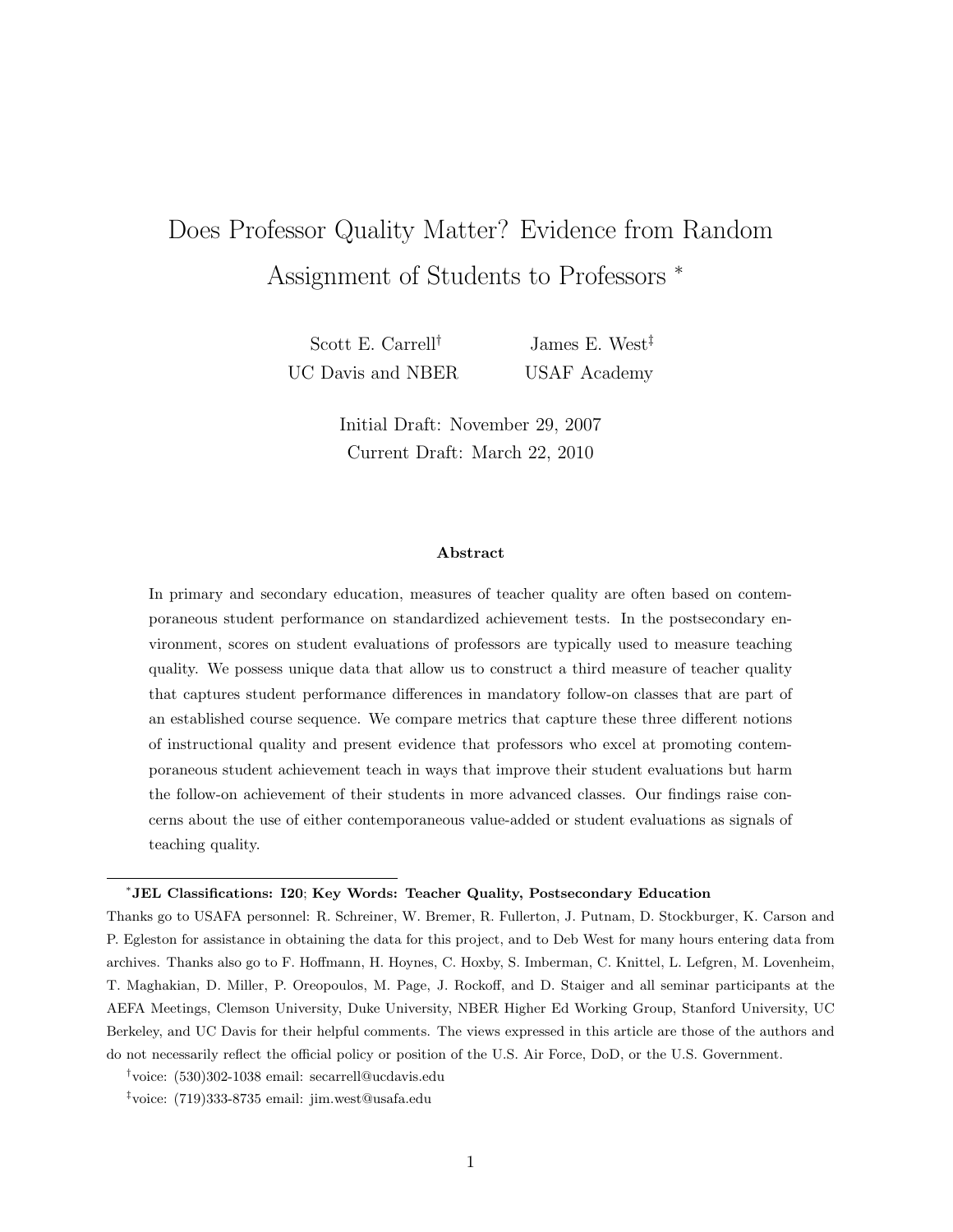"A weak faculty operates a weak program that attracts weak students."(Koerner, 1963)

# 1 Introduction

Conventional wisdom holds that "higher quality" teachers promote better educational outcomes. Since teacher quality cannot be directly observed, measures have largely been driven by data availability. At the elementary and secondary level, scores on standardized student achievement tests are the primary measure used and have been linked to teacher bonuses and terminations (Figlio and Kenny, 2007). At the post-secondary level, student evaluations of professors are widely used in faculty promotion and tenure decisions. However, teachers can influence these measures in ways that may reduce actual student learning. Teachers can "teach to the test." Professors can inflate grades or reduce academic content to elevate student evaluations. Given this, how well do each of these measures correlate with the desired outcome of actual student learning?

Studies have found mixed evidence regarding the relationship between observable teacher characteristics and student achievement at the elementary and secondary education levels.<sup>1</sup> As an alternative method, teacher "value added" models have been used to measure the total teacher input (observed and unobserved) to student achievement. Several studies find that a one standard deviation increase in teacher quality improves student test scores by roughly one-tenth of a standard deviation (Aaronson, Barrow, and Sander, 2007; Rockoff, 2004; Rivkin, Hanushek, and Kain, 2005; Kane, Rockoff, and Staiger, 2008). However, recent evidence from Jacob, Lefgren, and Sims (2008) and Kane and Staiger (2008) suggests that these contemporaneous teacher effects may decay relatively quickly over time<sup>2</sup> and Rothstein (2010) finds evidence that the non-random placement

<sup>&</sup>lt;sup>1</sup> Jacob and Lefgren (2004) find principal evaluations of teachers were the best predictor of student achievement; Clotfelter, Ladd, and Vigdor (2006) and Clotfelter, Ladd, and Vigdor (2007) find evidence that National Board Certification and teacher licensure test scores positively predict teacher effectiveness; Dee (2004) and Dee (2005) find students perform better with same race and gender teachers; and Harris and Sass (2007) find some evidence that teacher professional development is positively correlated with student achievement in middle and high school math. Goldhaber and Anthony (2007), Cavalluzzo (2004), Vandevoort, Amrein-Beardsley, and Berliner (2004) and Summers and Wolfe (1977) find positive effects from teachers certified by the National Board for Professional Teaching Standards (NBPTS). Also see, Hanushek (1971), Ferguson and Ladd (1996), Murnane (1975), Summers and Wolfe (1977), Ehrenberg and Brewer (1994), Aaronson, Barrow, and Sander (2007) and Boyd, Grossman, Lankford, Loeb, and Wyckoff (2006).

<sup>2</sup> Jacob, Lefgren, and Sims (2008) find that 20-percent of the contemporaneous effects persist into the subsequent year. Kane and Staiger (2008) find that roughly 50-percent persists into year one and none persists into year two for mathematics courses.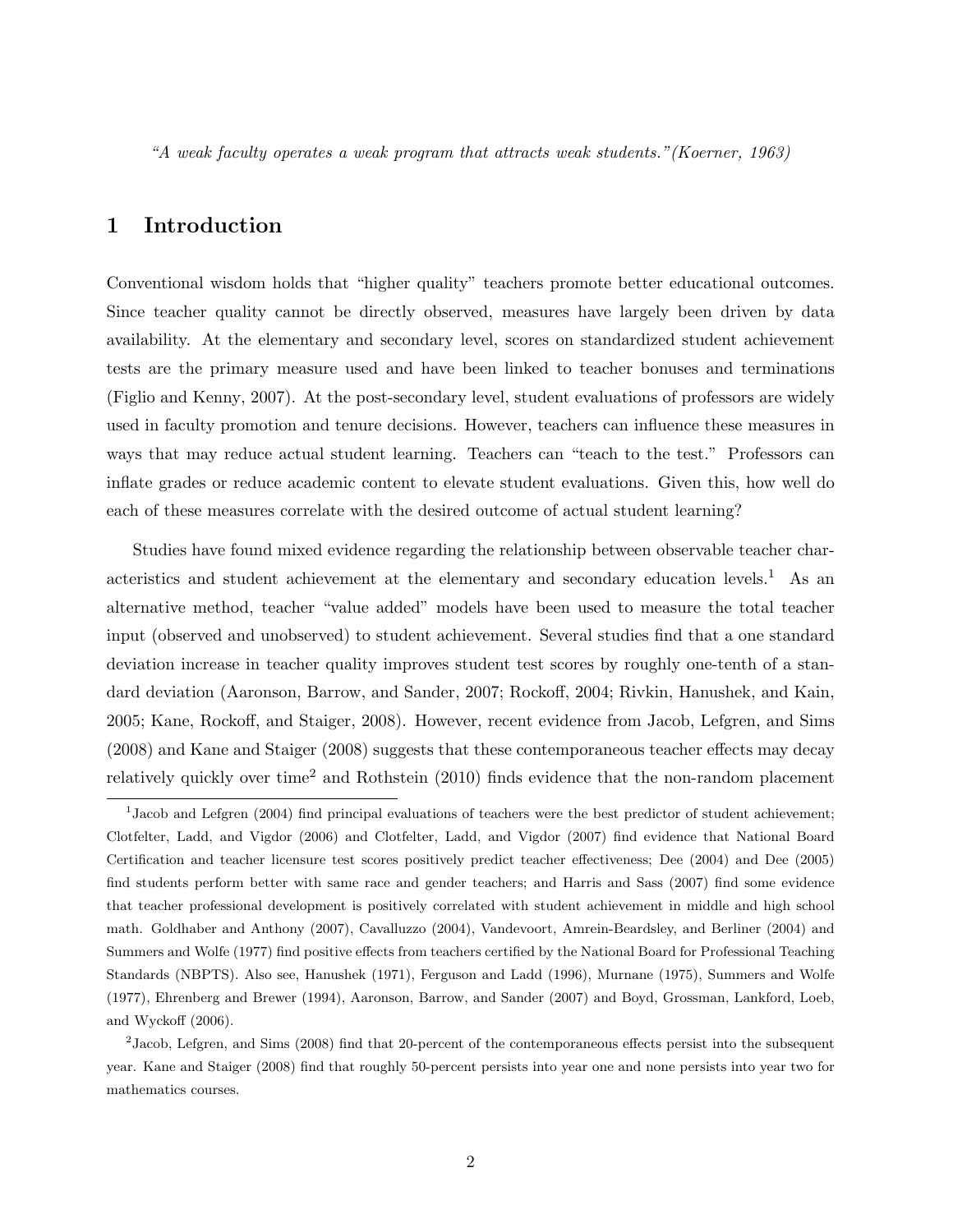of students to teachers may bias value added estimates of teacher quality.<sup>3</sup>

Even less is known about how the quality of instruction affects student outcomes at the postsecondary level.<sup>4</sup> Standardized achievement tests are not given at the postsecondary level and grades are not typically a consistent measure of student academic achievement due to heterogeneity of assignments/exams and the mapping of those assessment tools into final grades across individual professors. Additionally, it is difficult to measure how professors affect student achievement because students generally "self-select" their coursework and their professors. For example, if better students tend to select better professors, then it is difficult to statistically separate the teacher effects from the selection effects. As a result, the primary tool used by administrators to measure professor teaching quality is scores on subjective student evaluations, which are likely endogenous with respect to (expected) student grades.

To address these various measurement and selection issues in measuring teacher quality, our study uses a unique panel dataset from the United States Air Force Academy (USAFA) where students are *randomly* assigned to professors over a wide variety of standardized core courses. The random assignment of students to professors, along with a vast amount of data on both professors and students, allows us to examine how professor quality affects student achievement free from the usual problems of self-selection. Furthermore, performance in USAFA core courses is a consistent measure of student achievement because faculty members teaching the same course use an identical syllabus and give the same exams during a common testing period.<sup>5</sup> Finally, USAFA students are required to take and are randomly assigned to numerous follow-on courses in mathematics, humanities, basic sciences, and engineering. Performance in these mandatory follow-on courses is arguably a more persistent measurement of student learning. Thus, a distinct advantage of our data is that even if a student has a particularly poor introductory course professor, they still are required to take the follow-on related curriculum.<sup>6</sup>

<sup>6</sup>For example, students of particularly bad Calculus I instructors must still take Calculus II and six engineering courses, even if they decide to be a humanities major.

<sup>3</sup>However Kane and Staiger (2008) show that controlling for prior year test scores produces unbiased estimates in the presence of self-selection.

<sup>4</sup>Hoffmann and Oreopoulos (2009) find that perceived professor quality, as measured by teaching evaluations, affects the likelihood of a student dropping a course and taking subsequent courses in the same subject. Other recent postsecondary studies have focused on the effectiveness of part-time (adjunct) professors. See Ehrenberg and Zhang (2005) and Bettinger and Long (2006).

<sup>5</sup>Common testing periods are used for freshman and sophomore-level core courses. All courses are taught without the use of teaching assistants and faculty members are required to be available for appointments with students from 7:30am - 4:30pm each day classes are in session.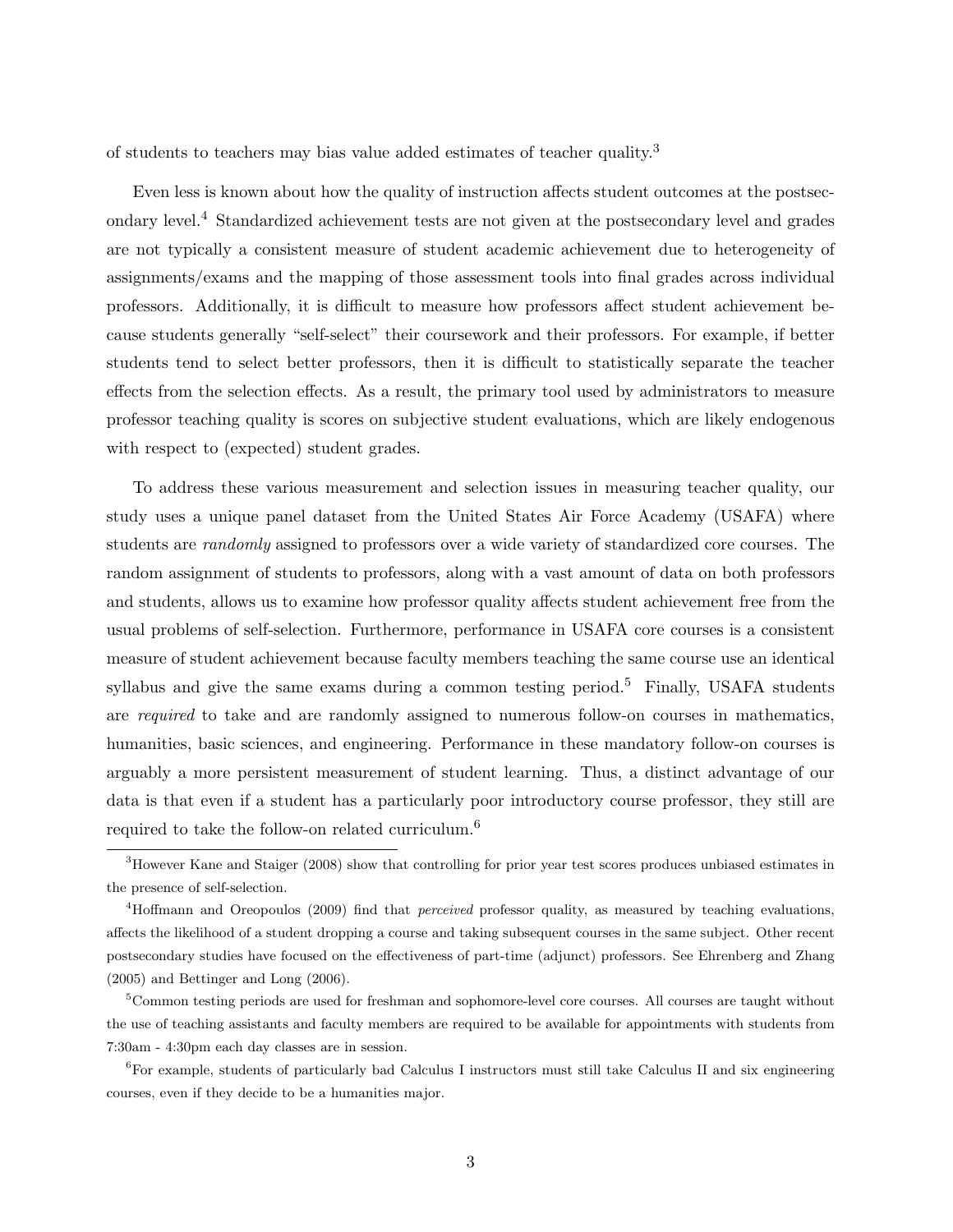These properties enable us to measure professor quality free from selection and attrition bias. We start by estimating professor quality using teacher value added in the contemporaneous course. We then estimate value added for subsequent classes that require the introductory course as a prerequisite and examine how these two measures covary. That is, we estimate whether high (low) value added professors in the introductory course are high (low) value added for student achievement in follow-on related curriculum. Finally, we examine how these two measures of professor value added (contemporaneous and follow-on achievement) correlate with professor observable attributes and student evaluations of professors. These analyses give us a unique opportunity to compare the relationship between value added models (currently used to measure primary and secondary teacher quality) and student evaluations (currently used to measure postsecondary teacher quality).

Results show that there are statistically significant and sizable differences in student achievement across introductory course professors in both contemporaneous and follow-on course achievement. However, our results indicate that professors who excel at promoting contemporaneous student achievement, on average, harm the subsequent performance of their students in more advanced classes. Academic rank, teaching experience, and terminal degree status of professors are negatively correlated with contemporaneous value added, but *positively* correlated with follow-on course value-added. Hence, students of less experienced instructors who do not possess a Ph.D. perform significantly better in the contemporaneous course, but perform worse in the follow-on related curriculum.

Student evaluations are positively correlated with contemporaneous professor value added and negatively correlated follow-on student achievement. That is, students appear to reward higher grades in the introductory course, but punish professors who increase deep learning (introductory course professor value added in follow-on courses). Since many U.S. colleges and universities use student evaluations as a measurement of teaching quality for academic promotion and tenure decisions, this latter finding draws into question the value and accuracy of this practice.

These findings have broad implications for how students should be assessed and teacher quality measured. Similar to elementary and secondary school teachers, who often have advance knowledge of assessment content in high stakes testing systems, all professors teaching a given course at USAFA have an advance copy of the exam before it is given. Hence, educators in both settings must choose how much time to allocate to tasks that have great value for raising current scores, but may have little value for lasting knowledge. Using our various measures of quality to rank order professors leads to profoundly different results. As an illustration, the introductory calculus professor in our sample who ranks dead last in deep learning, ranks sixth and seventh best in student evaluations and contemporaneous value added, respectively. These findings support recent research by Barlevy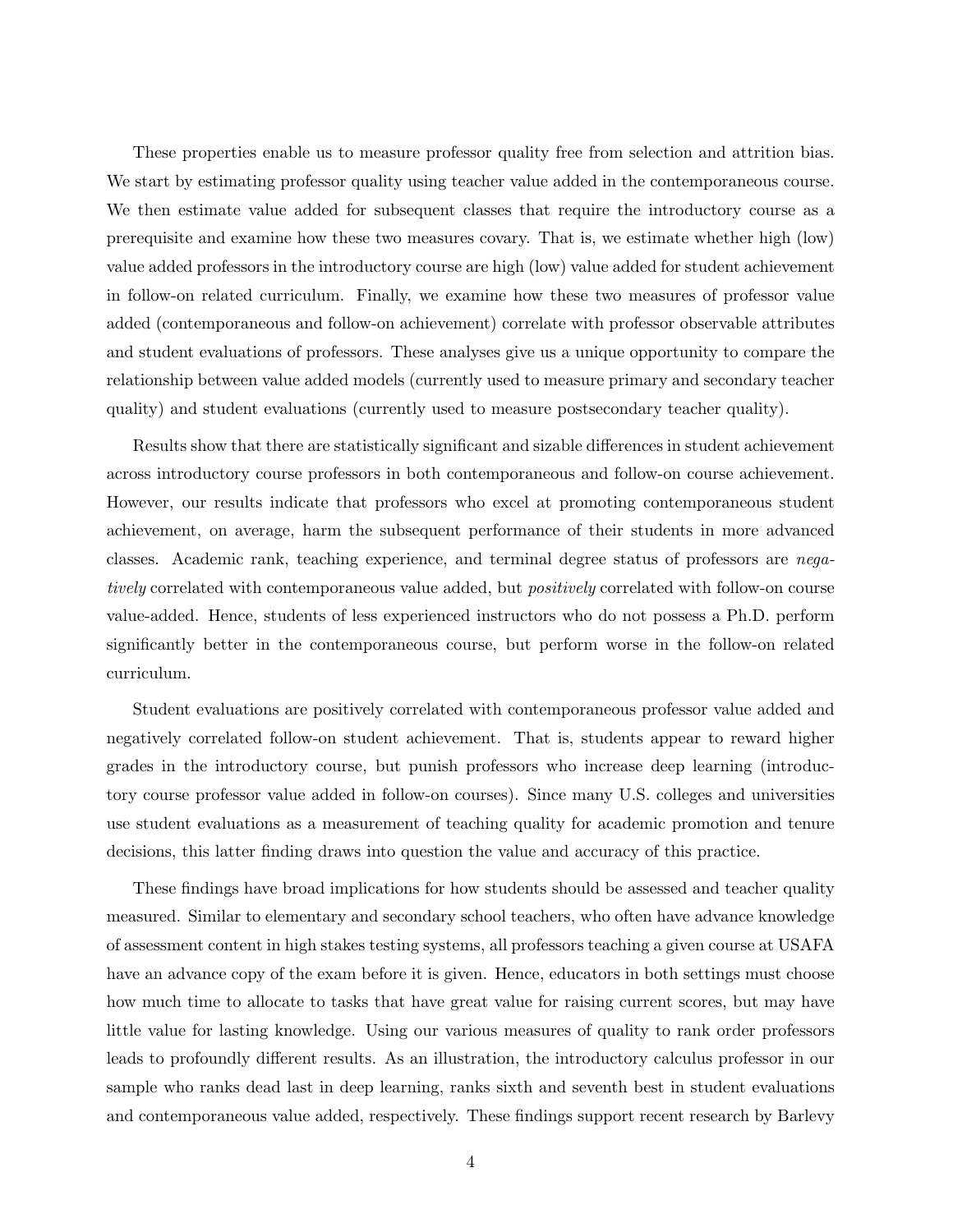and Neal (2009) who propose an incentive pay scheme that links teacher compensation to the ranks of their students within appropriately defined comparison sets and requires that new assessments consisting of entirely new questions be given at each testing date. The use of new questions eliminates incentives for teachers to coach students concerning the answers to specific questions on previous assessments.

The remainder of the paper proceeds as follows: Section 2 reviews empirical setting. Section 3 presents the methods and results for professor value added models. Section 4 examines how the observable attributes of professors and student evaluations of instructors are correlated with professor value added. Section 5 concludes.

# 2 Empirical Setting

The United States Air Force Academy is a fully accredited undergraduate institution of higher education with an approximate enrollment of 4, 500 students. There are 32 majors offered including the humanities, social sciences, basic sciences, and engineering. Applicants are selected for admission on the basis of academic, athletic, and leadership potential. All students attending the Air Force Academy receive 100 percent scholarship to cover their tuition, room, and board. Additionally, each student receives a monthly stipend of \$845 to cover books, uniforms, computer, and other living expenses. All students are required to graduate within four years<sup>7</sup> and serve a five-year commitment as a commissioned officer in the United States Air Force following graduation.

Approximately 40 percent of classroom instructors at USAFA have terminal degrees, as one might find at a university where introductory coursework is often taught by graduate student teaching assistants. On the other hand, class sizes are very small (average of 20) and student interaction with faculty members is encouraged. In this respect, students' learning experiences at USAFA more closely resemble those of students who attend small liberal arts colleges.

Students at USAFA are high achievers, with average math and verbal SAT scores at the  $88^{th}$  and  $85<sup>th</sup>$  percentiles of the nationwide SAT distribution.<sup>8</sup> Students are drawn from each Congressional district in the U.S. by a highly competitive process, ensuring geographic diversity. Fourteen-percent of applicants were admitted to USAFA in 2007.<sup>9</sup> Approximately 17-percent of the sample is female,

<sup>7</sup>Special exceptions are given for religious missions, medical "set-backs," and other instances beyond the control of the individual.

<sup>8</sup>See http://professionals.collegeboard.com/profdownload/sat percentile ranks 2008.pdf for a SAT score distributions.

<sup>9</sup>See the National Center for Education Statistics: http://nces.ed.gov/globallocator/ .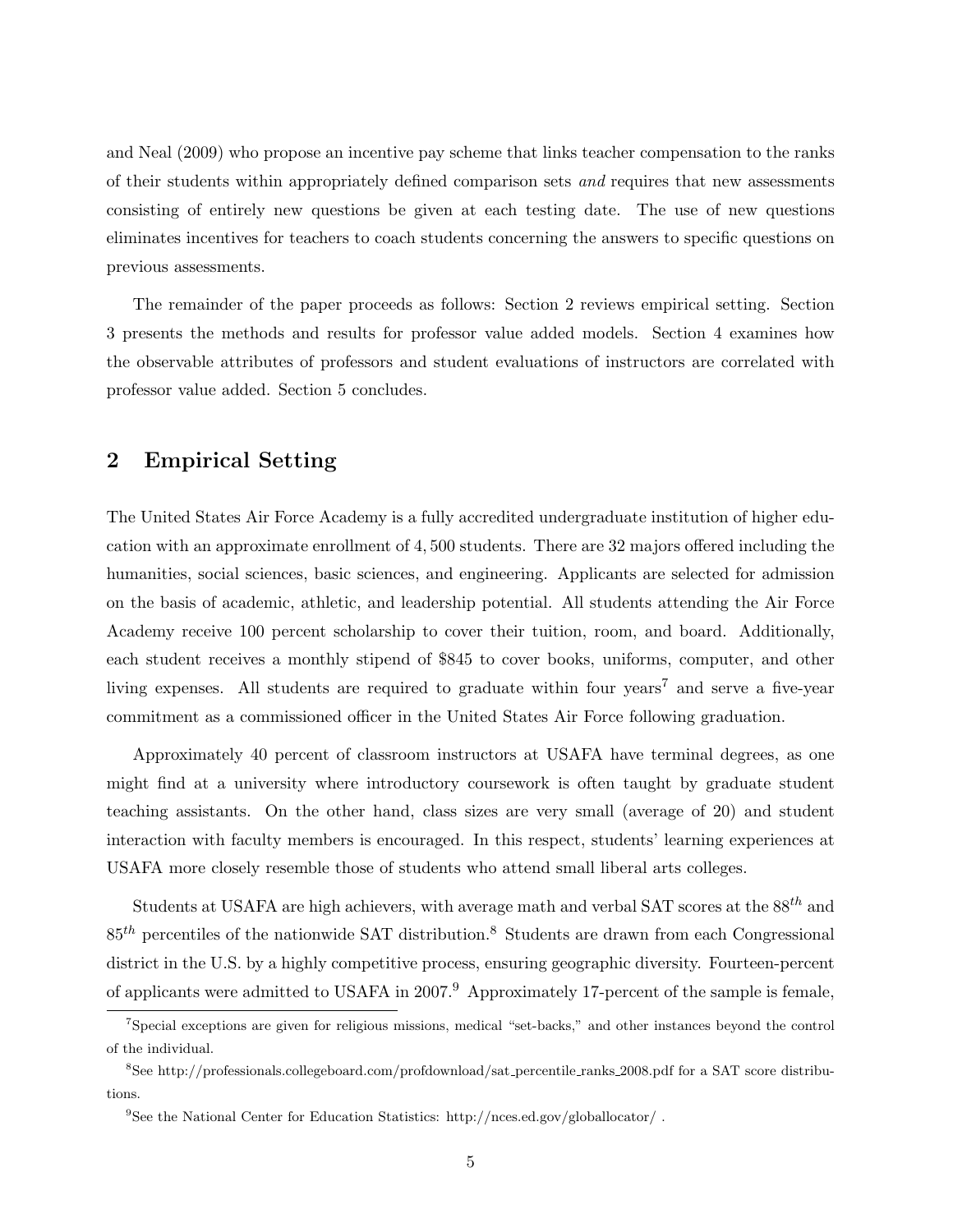five-percent is black, seven-percent is Hispanic and six-percent is Asian. Twenty-six percent are recruited athletes and 20-percent attended a military preparatory school. Seven-percent of students at USAFA have a parent who graduated from a service academy and 17-percent have a parent who previously served in the military.

#### 2.1 The Dataset

Our dataset consists of 10, 534 students who attended USAFA from the fall of 2000 through the spring of 2007. Student-level pre-USAFA data include whether students were recruited as athletes, whether they attended a military preparatory school, and measures of their academic, athletic, and leadership aptitude. Academic aptitude is measured through  $SAT$  verbal and  $SAT$  math scores and an academic composite computed by the USAFA admissions office, which is a weighted average of an individual's high school GPA, class rank, and the quality of the high school attended. The measure of pre-USAFA athletic aptitude is a score on a fitness test required by all applicants prior to entrance.<sup>10</sup> The measure of pre-USAFA leadership aptitude is a *leadership composite* computed by the USAFA admissions office, which is a weighted average of high school and community activities (e.g., student council offices, Eagle Scout, captain of sports team, etc.).

Our primary outcome measure consists of a student-level census of all courses taken and the percentage of points earned in each course. We normalize the percentage of points earned within course/semester to have a mean zero and standard deviation of one. The average percentage of points earned in the course is 78.17 which corresponds to a mean grade point average of 2.75.

Students at USAFA are required to take a core set of approximately 30 courses in mathematics, basic sciences, social sciences, humanities, and engineering.<sup>11</sup> Table 1 provides a list of the required math, science, and engineering core courses.

Individual professor-level data were obtained from USAFA historical archives and the USAFA Center for Education Excellence and were matched to the student achievement data for each course taught by section-semester-year.<sup>12</sup> Professor data include: academic rank, gender, education level

 $10B$ arron, Ewing, and Waddell (2000) found a positive correlation between athletic participation and educational attainment and Carrell, Fullerton, and West (2009) found a positive correlation between fitness scores and academic achievement.

 $11$ Over the period of our study there were some changes made to the core curriculum at USAFA.

 $12$ Due to the sensitivity of the data we were only able to obtain the professor observable data for the mathematics, chemistry, and physics. Results for physics and chemistry professors can be found in Carrell and West (2008). Due to the large number of faculty in these departments, a set of demographic characteristics (e.g., female assistant professor, Ph.D. with 3 years of experience) does not uniquely identify an individual faculty member.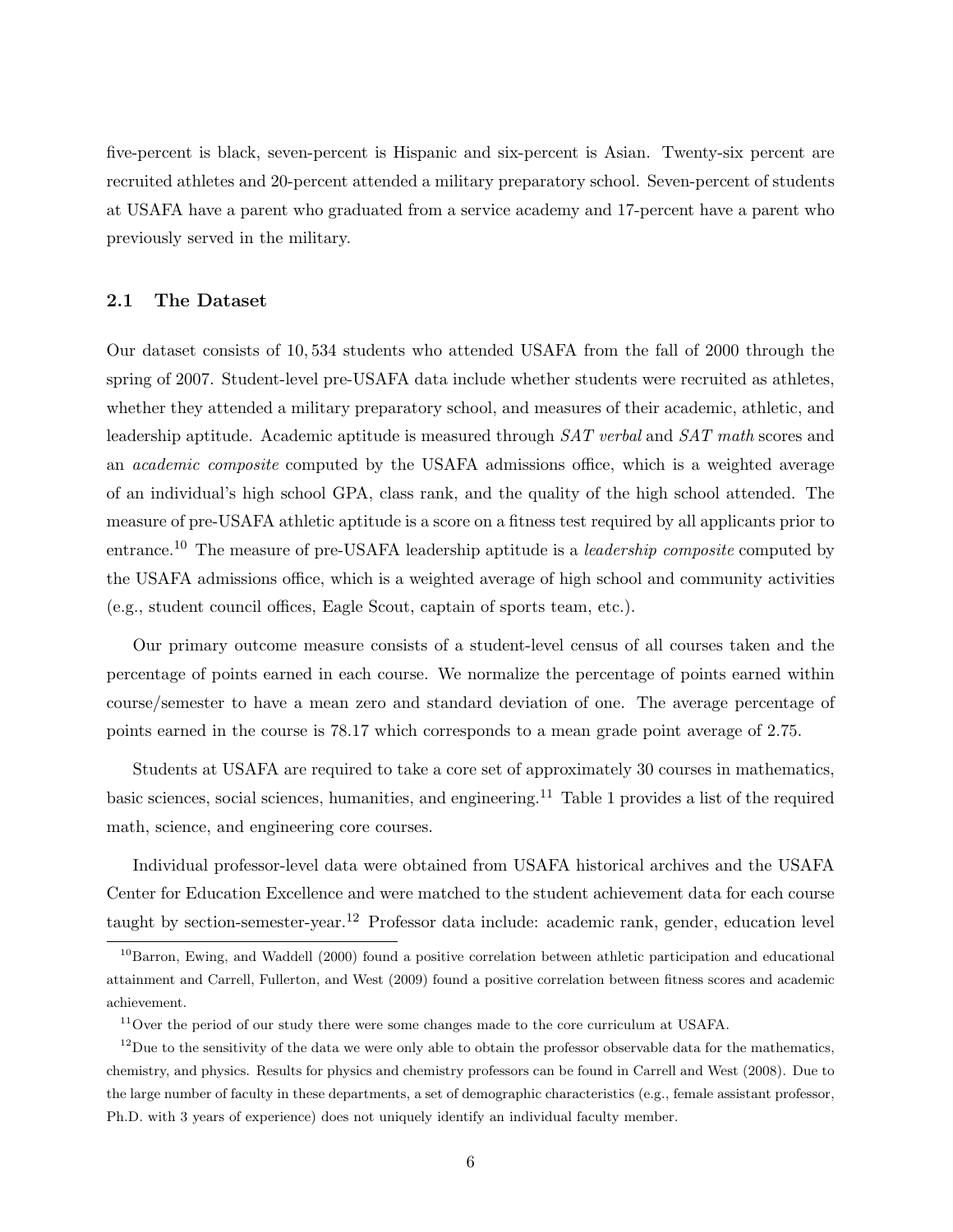(M.A. or Ph.D.), years of teaching experience at USAFA, and scores on subjective student evaluations.

Over the ten-year period of our study we estimate our models using student performance across 2, 820 separate course-sections taught by 421 different faculty members. Average class size was 20 students and approximately 38 sections of each course were taught per year. The average number of classes taught by each professor in our sample is nearly seven. Table 2 provides summary statistics of the data.

#### 2.2 Student Placement into Courses and Sections

Prior to the start of the freshman academic year, students take course placement exams in mathematics, chemistry, and select foreign languages. Scores on these exams are used to place students into the appropriate starting core courses (i.e., remedial math, Calculus I, Calculus II, etc.). Conditional on course placement, the USAFA Registrar employs a stratified random assignment algorithm to place students into sections within each course/semester. The algorithm first assigns all female students evenly throughout all offered sections, then places male-recruited athletes, and then assigns all remaining students. Within each group (i.e., female, male-athlete, and all remaining males), assignments are random with respect to academic ability and professor.<sup>13</sup> Thus, students throughout their four years of study have no ability to choose their professors in required core courses. Faculty members teaching the same course use an identical syllabus and give the same exams during a common testing period. These institutional characteristics assure there is no self-selection of students into (or out of) courses or towards certain professors.

Although the placement algorithm used by the USAFA Registrar should create sections that are a random sample of the course population with respect to academic ability, we employed resampling techniques as in Lehmann and Romano (2005) and Good (2006) to empirically test this assumption. For each section of each core course/semester we randomly drew 10, 000 sections of equal size from the relevant introductory course enrollment without replacement. Using these randomly sampled sections, we computed the sums of both the academic composite score and SAT math score.<sup>14</sup> We then computed empirical p-values for each section, representing the proportion of simulated sections with values less than that of the observed section.

 $^{13}$ In-season intercollegiate athletes are not placed into the late-afternoon section, which starts after 3:00 pm.

 $14$ We also conducted the resampling analysis for SAT verbal and math placement scores and found qualitatively similar results. For brevity we do not present these results in the text.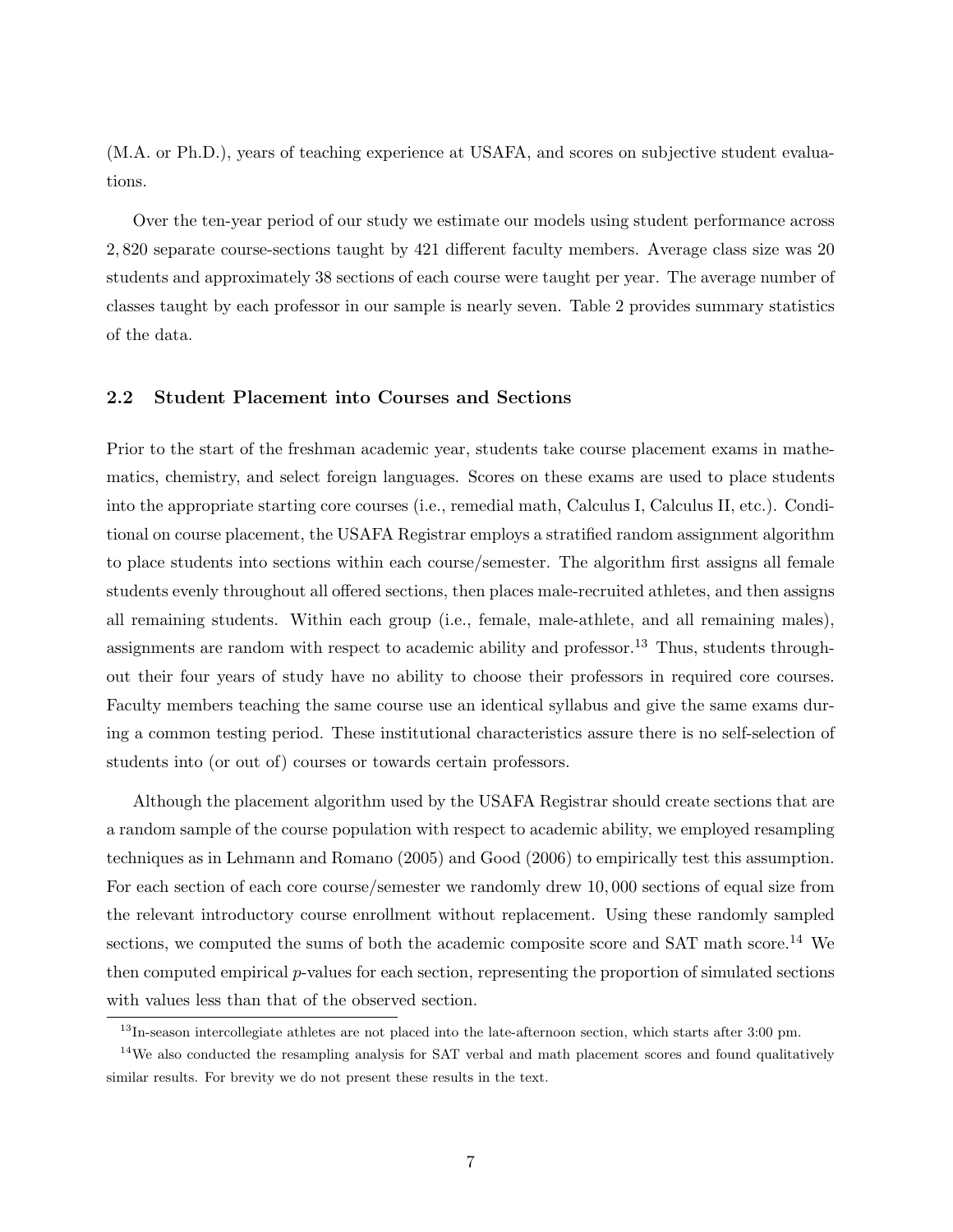Under random assignment, any unique p-value is equally likely to be observed; hence the expected distribution of the empirical  $p$ -values is uniform. We tested the uniformity of the distributions of empirical p-values by semester by course using both a Kolmogorov-Smirnov one-sample equality of distribution test and a  $\chi^2$  goodness of fit test.<sup>15</sup> As reported in Table 3, we rejected the null hypothesis of random placement for only 1 of 80 course/semester test statistics at the 0.05 level using the Kolmogorov-Smirnov test and 3 of 80 course/semester test statistics using the  $\chi^2$ goodness of fit test. As such, we found virtually no evidence of non-random placement of students into sections by academic ability.

Next, we tested for the random placement of professors with respect to student ability by regressing the empirical p-values from resampling by section on professor academic rank, years of experience, and terminal degree status. Results for this analysis are shown in Table 3 and indicate there is virtually no evidence of non-random placement of professors to course sections. Of the 36 estimated coefficients, none are statistically significant at the 5-percent level.

Results from the preceding analyses indicate that the algorithm that places students into sections within a course and semester appears to be random with respect to both student and professor characteristics.

#### 2.3 Are student scores a consistent measure of student achievement?

The integrity of our results depends upon the percentage of points earned in core courses being a consistent measure of relative achievement across students. The manner in which student scores are determined at USAFA, particularly in the math department, allow us to rule out potential mechanisms for our results. Math professors only grade a small proportion of their own students' exams, vastly reducing the ability of "easy" or "hard" grading professors to affect their students' scores. All math exams are jointly graded by all professors teaching the course during that semester in "grading parties" where Professor A grades question 1 and Professor B grades question 2 for all students taking the course. These aspects of grading allow us to rule out the possibility that professors have varying grading standards for equal student performance. Hence, our results are likely driven by the manner in which the course is taught by each professor.

In some core courses at USAFA, 5 to 10-percent of the overall course grade is earned by professor/section specific quizzes and/or class participation. However, for the period of our study,

<sup>15</sup>KS = sup  $|F_n(x) - F(x)|$  where  $F_n(x)$  is the empirical cumulative distribution function and  $F(x)$  is the theoretical cumulative distribution function.  $\chi^2 = \sum_{i=1}^k$  $(n_i - \eta_i)^2$  $\frac{-\eta_1}{\eta_i}$  where  $n_i$  is the observed frequency in bin *i* and  $\eta_i$  is the expected frequency in bin i.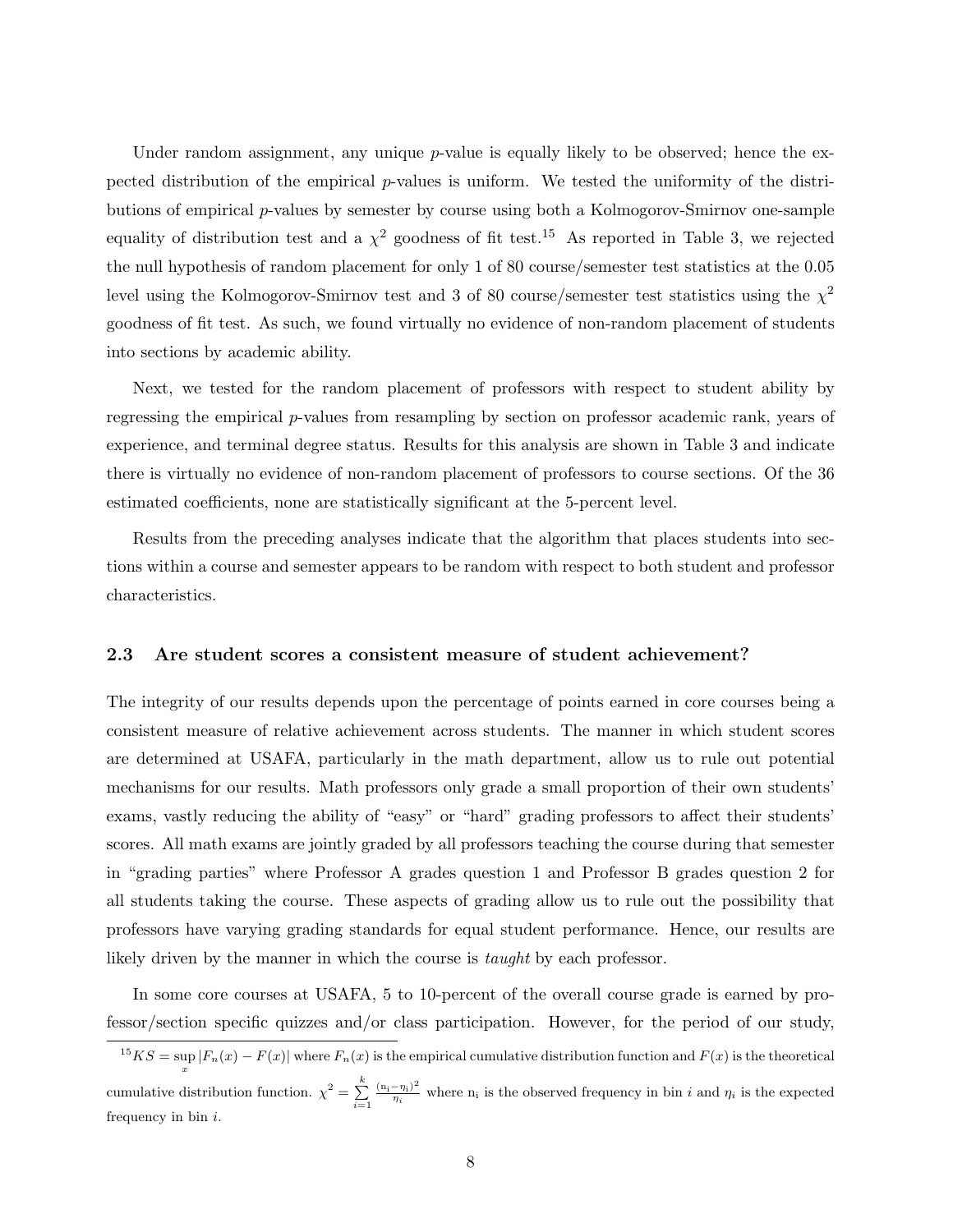the introductory calculus course at USAFA did not allow for any professor specific assignments or quizzes. Thus, potential "bleeding heart" professors had no discretion to boost grades or to keep their students from failing their courses. For this reason, we present results in this study for the introductory calculus course and follow-on courses that require introductory calculus as a prerequisite.<sup>16</sup>

# 3 Professor Value Added

#### 3.1 Empirical Model

The professor value added model estimates the total variance in professor inputs (observed and unobserved) in student academic achievement by utilizing the panel structure of our data, where different professors teach multiple sections of the same course across years. We estimate professor value added using a random effects model. Random effects estimators are minimum variance and efficient, but are not typically used in the teacher quality literature due to the stringent requirement for consistency—that teacher value added be uncorrelated with all other explanatory variables in the model.<sup>17</sup> This requirement is almost certainly violated when students self select into coursework or sections of a given course, but the requirement is satisfied in our context (Raudenbush and Bryk, 2002; McCaffrey, Lockwood, Koretz, and Hamilton, 2004).

Consider a set of students indexed by  $i = 1, \dots, N$  who are randomly placed into sections  $s^1 \in \mathbb{S}$  of the introductory course where the superscript 1 denotes an introductory course section. A member of the set of introductory course professors, indexed by  $j^1 = 1, \dots, J$ , is assigned to each section  $s^1$ . In subsequent semesters, each student i is randomly placed into follow-on course sections  $s^2 \in \mathbb{S}$ , where the superscript 2 denotes follow-on course section. A member of the set of follow-on course professors, indexed by  $j^2 = 1, \dots, J$ , (overlapping the set of introductory course professors) is assigned to each section  $s^2$ .

The outcomes of student  $i$  are given by the following two equation model:

$$
\begin{bmatrix} Y_{itj^1j^2s^1s^2}^1 \ Y_{itj^1j^2s^1s^2}^1 \end{bmatrix} = \begin{bmatrix} X_{its^1} & 0 \ 0 & X_{its^2} \end{bmatrix} \begin{bmatrix} \beta^1 \ \beta^2 \end{bmatrix} + \begin{bmatrix} \gamma_t^1 \ \gamma_t^2 \end{bmatrix} + \begin{bmatrix} \lambda_{j^1}^1 + \lambda_{j^2}^1 + \xi_{ts^1}^1 + \xi_{ts^2}^1 \ \lambda_{j^2}^2 + \lambda_{j^1}^2 + \xi_{ts^2}^2 + \xi_{ts^1}^2 \end{bmatrix} + \begin{bmatrix} \epsilon_{itj^1j^2s^1s^2}^1 \ \epsilon_{itj^1j^2s^1s^2}^2 \end{bmatrix} \tag{1}
$$

 $16$ We find qualitatively similar results for chemistry and physics professors in Carrell and West (2008), where the identification is less clean. Chemistry and physics professors were allowed to have section specific assignments and grade their own student's exams. These results are available upon request.

<sup>&</sup>lt;sup>17</sup>We run a Hausman specification test and fail to reject the null hypothesis that the fixed effects and random effects estimates are equivalent.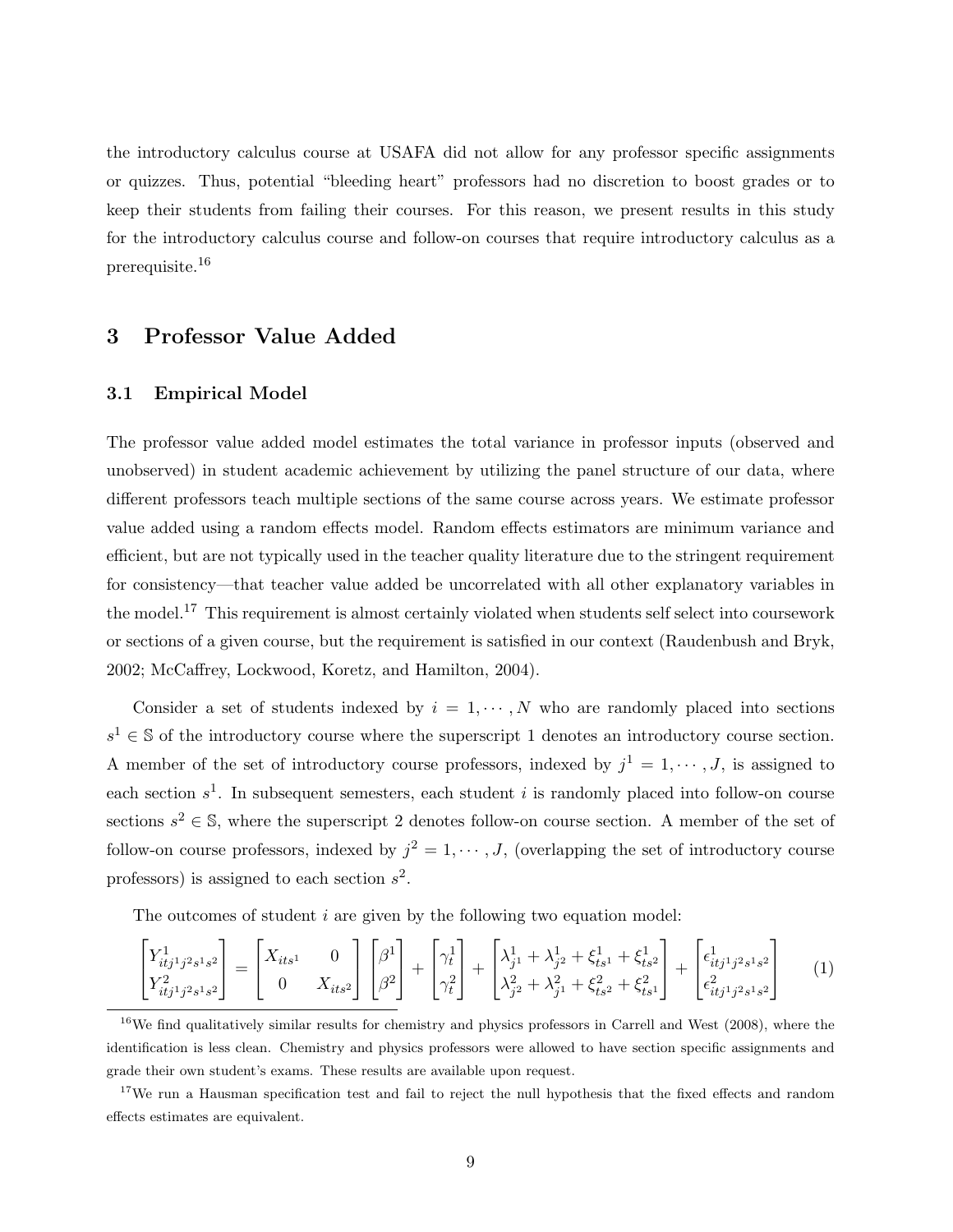where  $Y_{itj1j2s1s2}^1$  and  $Y_{itj1j2s1s2}^2$  are the normalized percentage of points earned by student i in semester-year t with introductory professor  $j^1$  in section  $s^1$  and follow-on professor  $j^2$  in section  $s^2$ . Superscript 1 denotes introductory course achievement and superscript 2 denotes follow-on course achievement.  $X_{its}$  and  $X_{its}$  are vectors of student-specific and classroom mean peer characteristics, including SAT math, SAT verbal, academic composite, fitness score, leadership composite, race/ethnicity, gender, recruited athlete, and whether they attended a military preparatory school relevant to sections  $s^1$  and  $s^2$ , respectively in time t. We control for unobserved mean differences in academic achievement or grading standards across time by including course by semester intercepts,  $\gamma_t^1$  and  $\gamma_t^2$ .

The  $\lambda$ s, are the parameters of primary interest in our study which measure professor value added. Specifically,  $\lambda_{j_1}^1$  measures the introductory course professor  $j_1$ 's value added in the contemporaneous introductory course and  $\lambda_{j}^2$  measures the introductory course professor  $j^1$ 's value added in mandatory follow-on related courses (deep learning). Likewise,  $\lambda_{j^2}^2$  measures the follow-on course professor  $j^2$ 's value added in the contemporaneous follow-on course and  $\lambda_{j^2}^1$  measures the follow-on course professor  $j^2$ 's value added in the introductory course. The presence of  $\lambda_{j^2}^1$  allows for a second test of random assignment as we expect this effect to be zero. High values of  $\lambda$  indicate that the professor's students perform better on average and low values of  $\lambda$  indicate lower average achievement. The variance of  $\lambda$  across professors measures the dispersion of professor quality, whether it be observed or unobserved (Rivkin, Hanushek, and Kain, 2005).

The ξ terms are section-specific random effects measuring classroom level common shocks that are independent across professors j and time t. Specifically,  $\xi_{ts}^1$  measures the introductory course section specific shock in the contemporaneous introductory course and  $\xi_{ts}^2$  measures the introductory course section specific common shock in the follow-on course. Likewise,  $\xi_{ts}^2$  measures the follow-on course section specific shock in the contemporaneous follow-on course and  $\xi_{ts^2}^1$  measures the follow-on course section specific common shock in the introductory course. Again, we expect this latter effect to be zero given the random assignment of students to follow-on course sections.

 $\epsilon_{itj_1j_2s_1s_2}^1$  and  $\epsilon_{itj_1j_2s_1s_2}^2$  are the student-specific stochastic error terms in the introductory and follow-on course, respectively.<sup>18</sup>

 $18$ Due to the complexity of the nesting structure of professors within courses and course sections within professors, we estimate all of the above parameters in two separate random effects regression models using Stata's xtmixed command—one model for introductory course professors and another for follow-on course professors.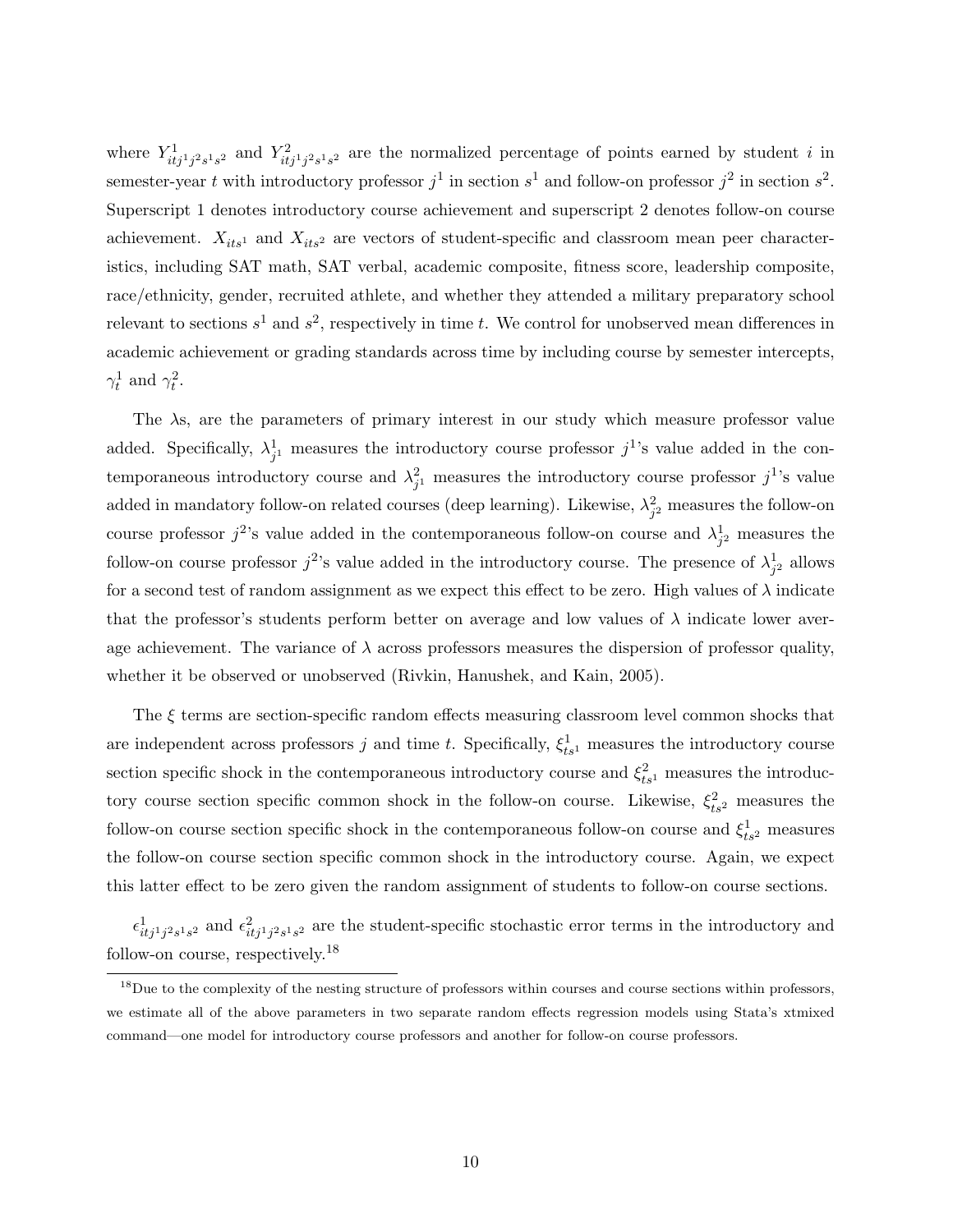#### 3.2 Results for Introductory Professors

Table 4 presents the full set of estimates of the variances and covariances of the  $\lambda$ s,  $\xi$ s, and  $\epsilon$ s for introductory calculus professors. Covariance elements in the matrix with a value of "0" were set to zero in the model specification.<sup>19</sup>

The estimated variance in introductory professor quality in the contemporaneous introductory course, Var  $(\lambda_j^1)$  in row (1), column (1), is 0.0028 (SD = 0.052) and is statistically significant at the 0.05-level. This result indicates that a one-standard deviation change in professor quality results in a 5-percent of a standard deviation change in student achievement. In terms of scores, this effect translates into about 0.6-percent of the final percentage of points earned in the course. The magnitude of the effect is slightly smaller, but qualitatively similar to those found in elementary school teacher quality estimates (Kane, Rockoff, and Staiger, 2008).

When evaluating achievement in the contemporaneous course being taught, the major threat to identification is that the professor value added model could be identifying a common treatment effect rather than measuring the true quality of instruction. For example, if Professor A "teaches to the test" his students may perform better on exams and earn higher grades in the course, but they may not have learned any more actual knowledge relative to Professor B who does not teach to the test. In the aforementioned scenario, the contemporaneous model would identify Professor A as a higher quality teacher compared to Professor B.

The Air Force Academy's comprehensive core curriculum provides a unique opportunity to test how introductory course professors affect follow-on course achievement free from selection bias. The estimate of Var  $(\lambda_{j1}^2)$  is shown in row (2), column (2) of Table 4 and indicates that introductory course professors significantly affect follow-on course achievement.<sup>20</sup> The variance in follow-on course value added is estimated to be  $0.0025$  (SD = 0.050). The magnitude of this effect is roughly equivalent to that estimated in the contemporaneous course and indicates that a one-standard deviation change in introductory professor quality results in a 5-percent of a standard deviation change in follow-on course achievement.

 $19A$  unique aspect of our data is that we observe the same professors teaching multiple sections of the same course in each year. In results unreported, but available upon request, we tested the stability of professor value added across years and found insignificant variation in the within-professor teacher value added across years. These results indicate that the existing practice in the teacher quality literature of relying on only year-to-year variation appears to be justified in our setting.

<sup>&</sup>lt;sup>20</sup>We estimate  $\lambda_{j1}^2$  using all the follow-on required courses that require Calculus I as a prerequisite. These courses are listed in Table 1.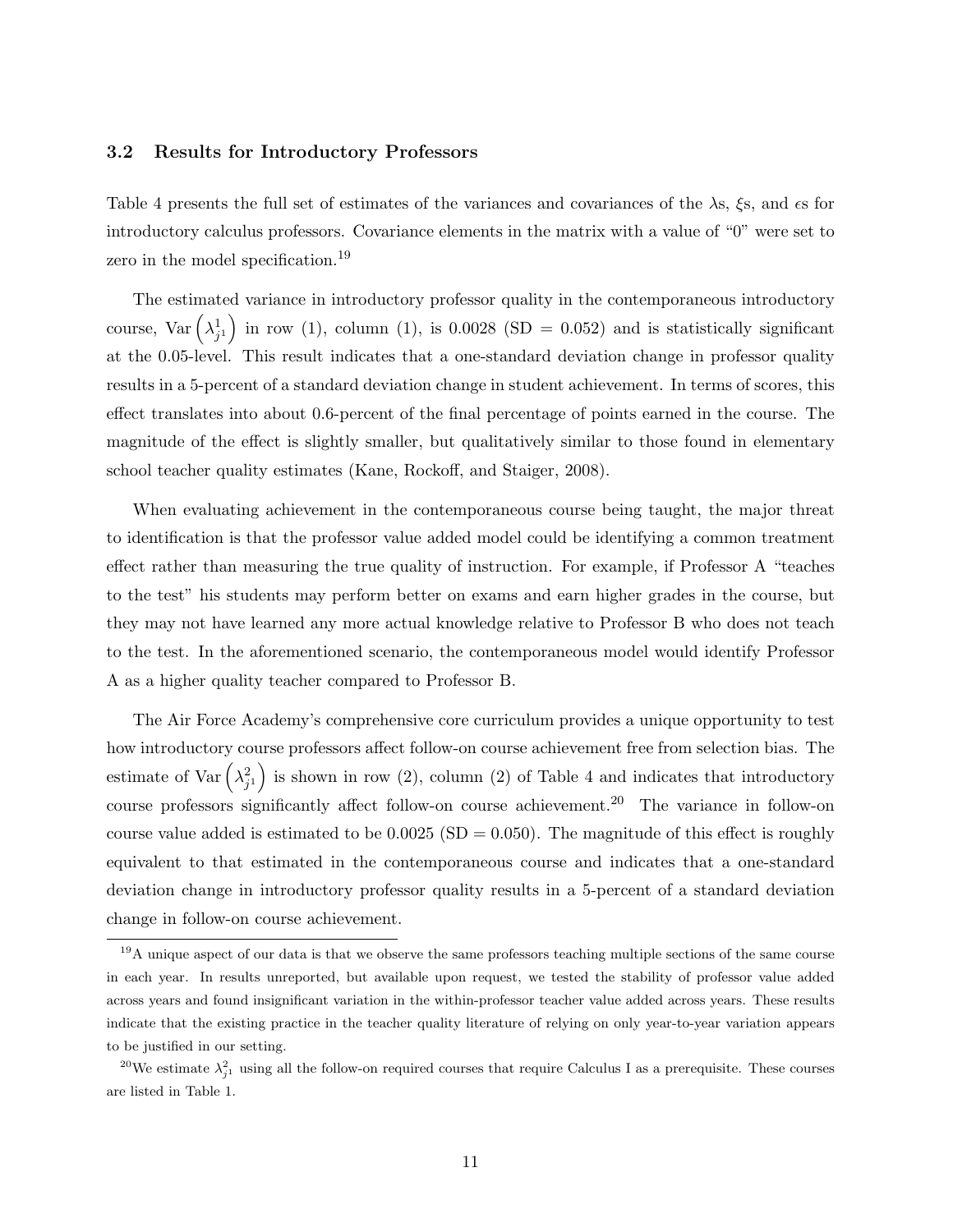The preceding estimates of Var  $(\lambda_{j1}^1)$  and of Var  $(\lambda_{j1}^2)$  indicate that introductory course calculus professors significantly affect student achievement in both the contemporaneous introductory course being taught as well as in follow-on courses. The estimated covariance, Cov  $(\lambda_{j1}^1, \lambda_{j1}^2)$ , of these professor effects is negative (−0.0004) and statistically insignificant as shown in column (1), row (2) of Table 4. This result indicates that being a high (low) value added professor for contemporaneous student achievement is negatively correlated with being a high (low) value added for follow-on course achievement. To get a better understanding of this striking result, we next decompose the covariance estimate.

We note there are two ways in which the introductory professor (i.e., introductory calculus professor) can affect follow-on course achievement (i.e., Aeronautical Engineering). First, the initial course professor effect can persist into the follow-on course, which we will specify as  $\rho \lambda_{j}^{1}$ . Second, the initial course professor can produce value added not reflected in the initial course, which we will specify as  $\phi_{j}^2$ . One example of  $\phi_{j1}^2$  would be "deep learning" or understanding of mathematical concepts that are not measured on the calculus exam, but would increase achievement in more advanced mathematics and engineering courses. Hence, we can specify  $\lambda_{j}^2$  and its' estimated covariance with  $\lambda_{j_1}^1$  as follows:<sup>21</sup>

$$
\lambda_{j1}^{2} = \rho \lambda_{j1}^{1} + \phi_{j1}^{2}
$$
\n
$$
\mathbb{E}\left[\lambda_{j1}^{1} \lambda_{j1}^{2}\right] = \mathbb{E}\left[\left(\lambda_{j1}^{1}\right)\left(\rho \lambda_{j1}^{1} + \phi_{j1}^{2}\right)\right]
$$
\n
$$
= \rho \text{Var}\left(\lambda_{j1}^{1}\right)
$$
\n(3)

Therefore, Cov  $\left(\lambda_{j1}^1, \lambda_{j1}^2\right)$   $\left/\text{Var}\left(\lambda_{j1}^1\right)\right.$  is a consistent estimate of  $\rho$ , the proportion of contemporaneous value added persists into follow-on course achievement

Using results from Table 4, we estimate  $\rho$  at  $-0.14$ .<sup>22</sup> Taken jointly, our estimates of Var  $\left(\lambda_{j1}^1\right)$ ,  $\text{Var}\left(\lambda_{j1}^2\right)$ , and  $\rho$  indicate that one set of calculus professors produce students who perform relatively better in calculus and another set of calculus professors produce students who perform well in follow-on related courses, and these sets of professors are not the same.

<sup>&</sup>lt;sup>21</sup>If  $\phi_{j_1}^2$  represents value added from the initial course professor in the follow-on course not reflected in initial course achievement, Cov  $(\lambda_{j1}^1, \phi_{j1}^2) = 0$  by construction.

<sup>&</sup>lt;sup>22</sup>We cannot directly estimate a standard error for  $\rho$  within the random effects framework. Since the denominator, Var  $(\lambda_j^1)$ , must be positive, the numerator,  $\rho$ Var  $(\lambda_j^1)$ , determines the sign of the quotient. As our estimate of  $\rho \text{Var}\left(\lambda_{j1}^1\right)$  is not significantly different from zero, this result is presumably driven by the magnitude of  $\rho$ . Using the two-stage least squares methodology by Jacob, Lefgren, and Sims (2008) to directly estimate  $\rho$  and its standard error, we find it to be negative and statistically insignificant.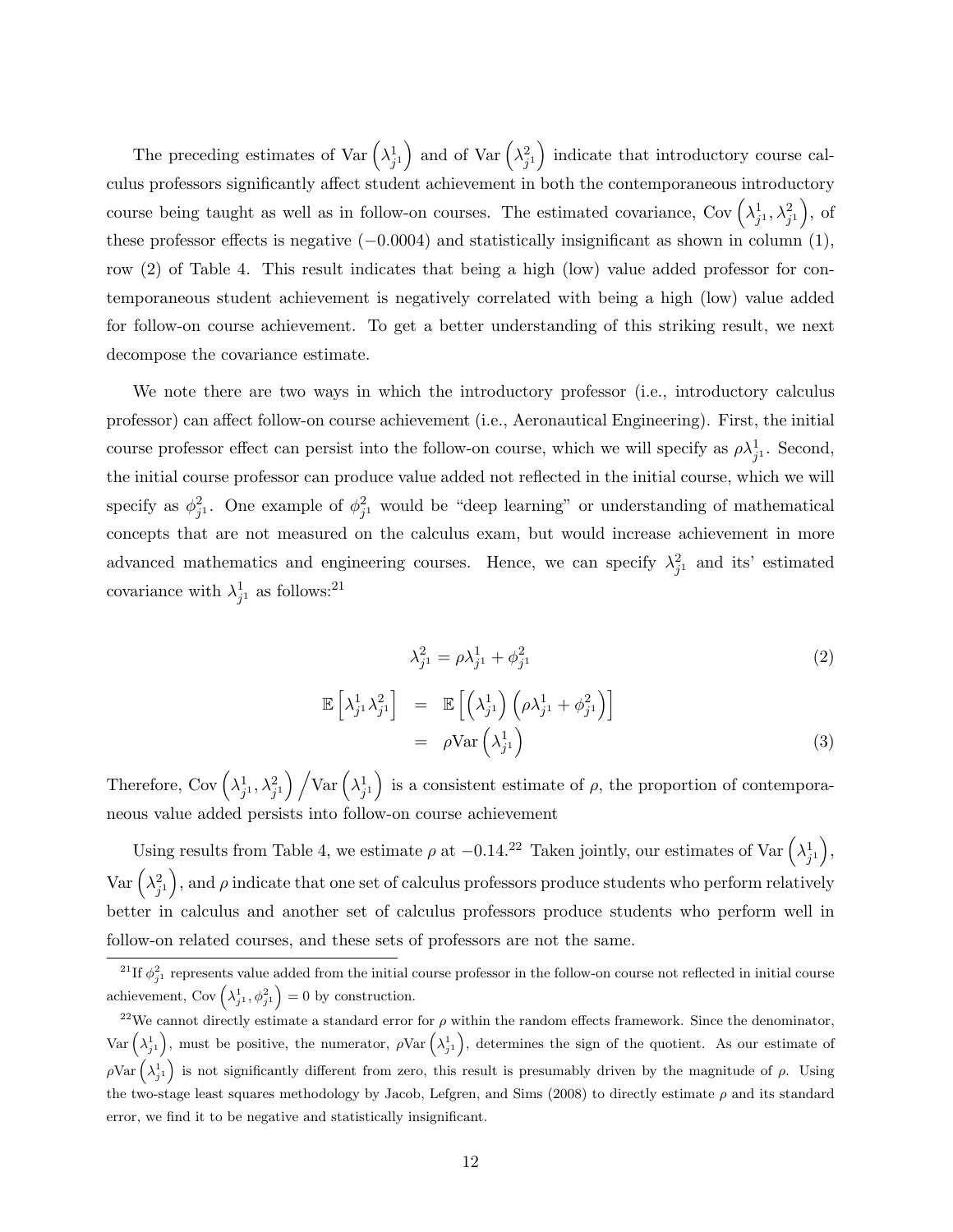In Figure 1 we show our findings graphically. Panel A plots classroom average residuals of adjacent sections by professor for introductory and follow-on course achievement as in Kane, Rockoff, and Staiger (2008).<sup>23</sup> Panel B plots Bayesian shrinkage estimates of the estimated contemporaneous course and follow-on course professor random effects.<sup>24</sup> These results show that introductory course professor value added in the contemporaneous course is negatively correlated with value added in follow-on courses (deep learning). On whole, these results offer an interesting puzzle and, at a minimum, suggest that using contemporaneous student achievement to estimate professor quality may not measure the "true" professor input into the education production function.

#### 3.3 Results for Follow-on Course Professors

Although the primary focus of our study is to examine how introductory professors affect student achievement, our unique data also allow us to measure how follow-on course professors (e.g., Calculus II professors) affect student achievement in both the contemporaneous course (e.g., Calculus II) as well as the introductory course (e.g., Calculus I), which should be zero. These results are interesting for two reasons. First, they help test the statistical assumptions of the value added model as described by Rothstein (2010). Second, we observe a subset of professors in our sample teaching both the introductory and follow-on courses (Calculus I and II). Thus, we are able to examine the correlation between introductory course professor value added and follow-on course professor value added.

Rothstein (2010) shows that the assumptions of value added models are often violated because of the self-selection of students to classrooms and teachers. To illustrate his point, Rothstein (2010) finds value added models yield large "effects" of fifth grade teachers on fourth grade test scores. We report estimates for  $\text{Var}(\lambda_{j^2}^1)$ , the follow-on professor effect on the initial course grade, in row

<sup>&</sup>lt;sup>23</sup>Classroom average performance residuals are calculated by taking the mean residual when regressing the normalized score in the course by student on course by semester fixed effects, classroom-level attributes for SAT math, SAT verbal, and academic composite and, individual-level controls include black, Hispanic, Asian, female, recruited athlete, attended a preparatory school, freshman, SAT verbal, SAT math, academic composite, leadership composite, and fitness score. In results not shown, we estimate our models using a fixed effect framework as in Kane, Rockoff, and Staiger (2008) and Hoffmann and Oreopoulos (2009) and find qualitatively similar results. To isolate professor value added from section-specific common shocks in the fixed effect framework, we estimate Var  $(\lambda_{j1}^1)$  and Var  $(\lambda_{j1}^2)$ using pairwise covariances in professor classroom average performance residuals.

 $^{24}$ The Bayesian shrinkage estimates are a best linear unbiased predictor (BLUP) of each professors random effect, which take into account the variance (signal to noise) and the number of observations for each professor. Specifically, estimates with a higher variance and a fewer number of observations are shrunk towards zero. See Rabe-Hesketh and Skrondal (2008) for further details.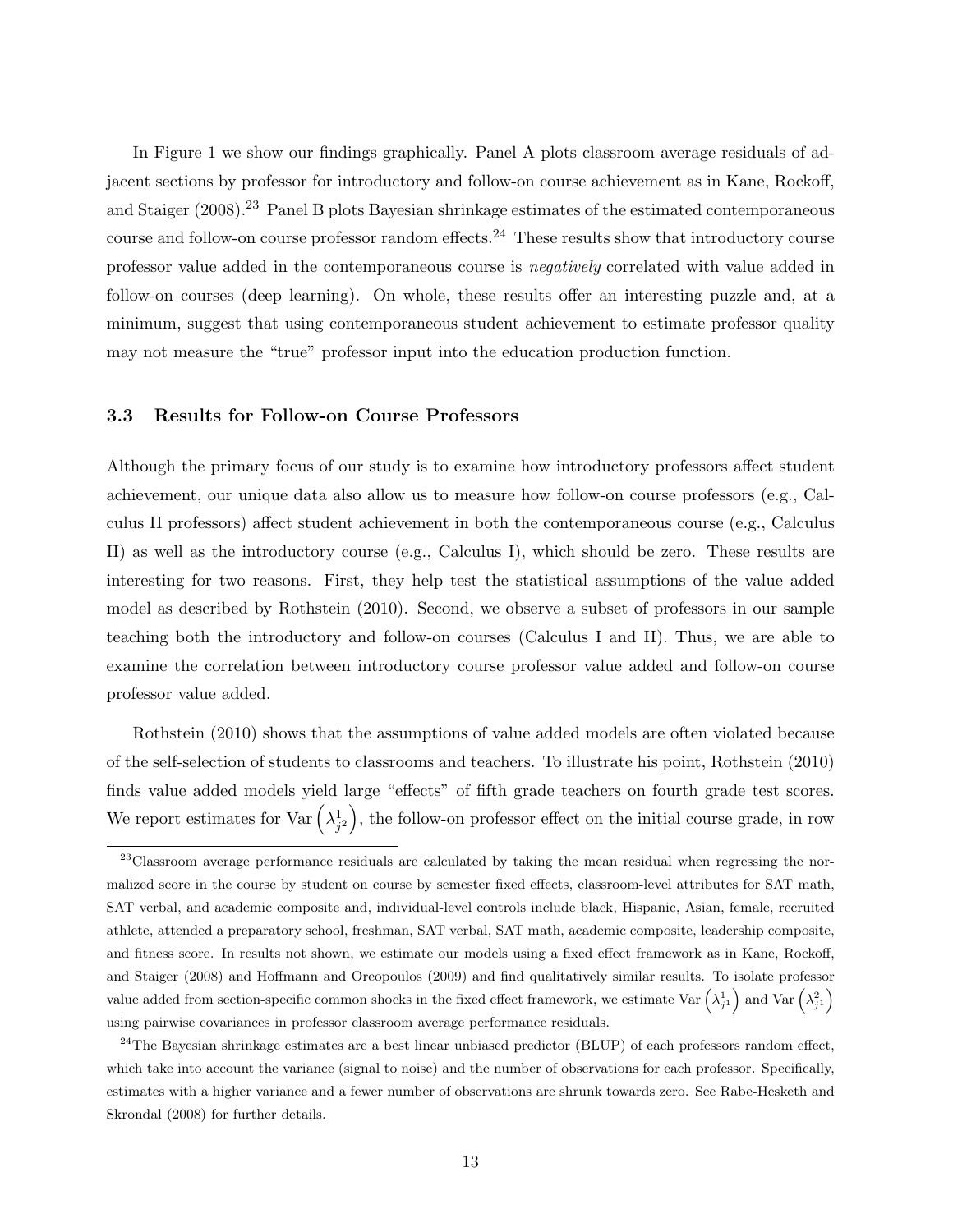(3), column (3) of Table 4. Consistent with random assignment, we find no evidence that follow-on professors affect introductory course achievement. The estimated variance in the professor random effect is near zero  $(SD = 0.000002)$ . However, we do find that follow-on professors significantly affect contemporaneous follow-on student achievement. As shown in row (4), column (4) the estimate of  $\text{Var}\left(\lambda_{j^2}^2\right)$  is 0.0185 (SD = 0.136).

To examine the correlation between introductory course professor value added and follow-on course professor value added we show plots of the Bayesian shrinkage estimates in Figure 1 for the subset of professors we observe teaching both the introductory and follow-on courses. Panel C plots fitted values of  $\lambda_{j1}^2$  vs. of  $\lambda_{j2}^2$  (introductory professor effect on the follow-on course vs. the follow-on professor effect in the follow-on course) and Panel D plots  $\lambda_{j1}^1$  vs. of  $\lambda_{j2}^2$  (introductory professor effect in initial course vs. the follow-on professor effect in follow-on course). These plots yield two interesting findings. First, the clear positive relationship shown in Panel D indicates that professors who are measured as high value added when teaching the introductory course are also measured as high value added when teaching the follow-on course. However, the slightly negative and noisy relationship in Panel D indicates that of professors who teach both introductory and follow-on courses, the value added to the follow-on course produced during the introductory course (deep learning) is uncorrelated with contemporaneously produced value added in the followon course. That is, there appears to be a clear set of professors whose students perform well on sequences of contemporaneous coursework, but this higher achievement has little to do with persistent measurable long-term learning.

#### 3.4 Results for Section-Specific Common Shocks

In both the introductory and follow-on courses, we find significant contemporaneous section specific common shocks. Although the section specific common shocks serve primarily to control for section-level variation lest it inappropriately be attributed to professor value added, the magnitudes and signs of the cross product common shocks provide a useful check of internal consistency. As expected, the common shock from the introductory course persists into the follow-on course,  $\text{Var}(\xi_{ts}^2) > 0$ . In contrast to Rothstein (2010), the common shock in the follow-on course has no effect on introductory course performance,  $\text{Var}(\xi_{ts}^1) = 0$ . This is further evidence in support of random student assignment into sections with respect to academic ability.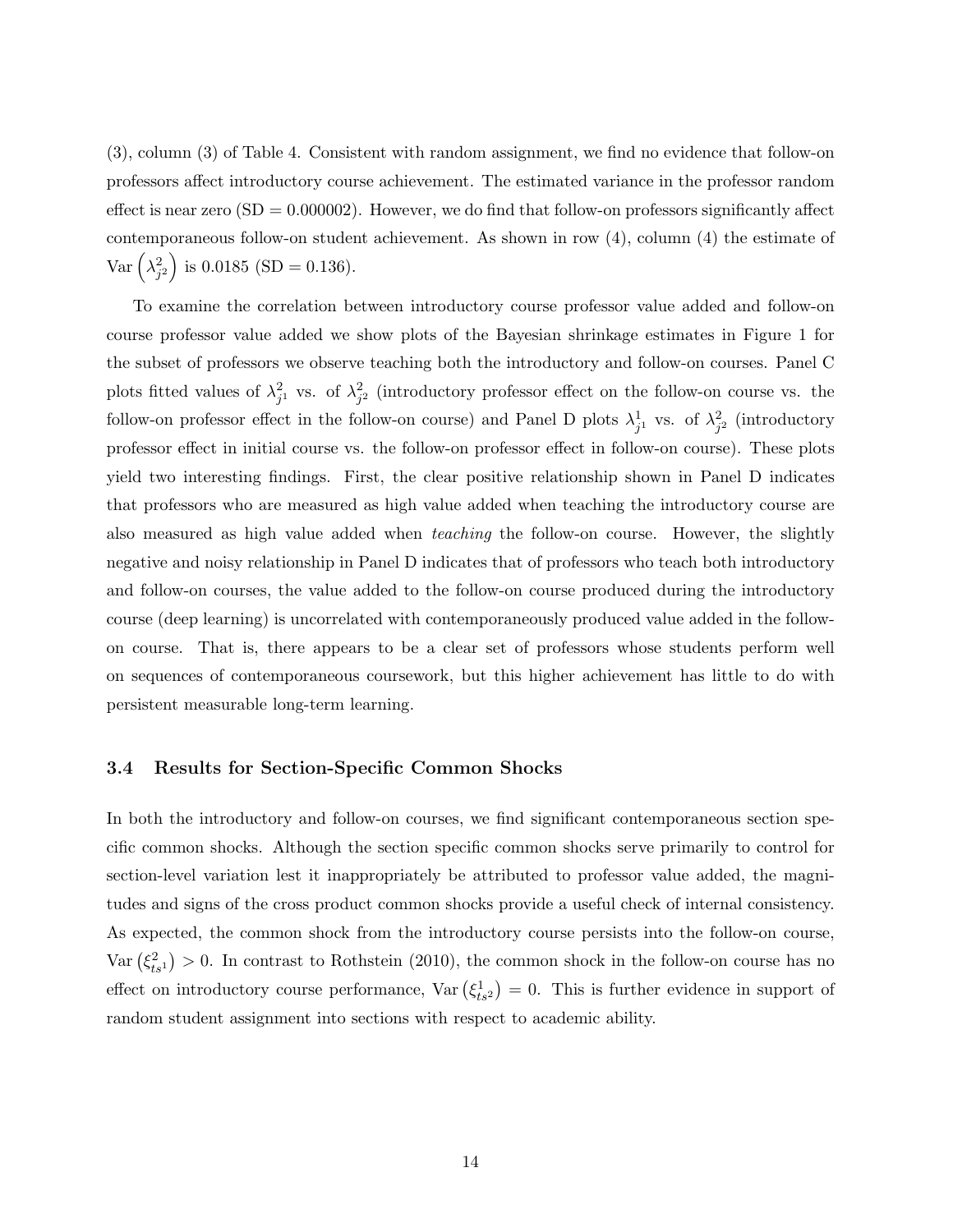# 4 Observable Professor Characteristics and Student Evaluations of Professors

#### 4.1 Observable Professor Characteristics

One disadvantage of the professor value added model is that it is unable to measure which observable professor characteristics actually predict student achievement. That is, the model provides little or no information to administrators wishing to improve future hiring practices. To measure whether observable professor characteristics are correlated with professor value added, we regress normalized Bayesian shrinkage estimates from the contemporaneous course,  $\lambda_{j1}^1$ , and follow-on course,  $\lambda_{j1}^2$ , on professor observable attributes.<sup>25</sup> Results are presented in Table 5, Panel A.

The overall pattern of the results shows that students of less experienced and less qualified professors perform significantly better in the contemporaneous course being taught. In contrast, the students of more experienced and more highly qualified introductory professors perform significantly better in the follow-on courses. Here, we have normalized the shrinkage estimates of professor value added to have a mean of zero and a standard deviation of one. Thus, in Column 1, Block A, the negative coefficient for the associate/full professor dummy variable (−0.69) indicates that shrinkage estimates of contemporaneous value added among professors are, on average, 0.69 standard deviations lower for senior ranking professors compared to lecturers. Conversely, the positive and significant result (0.70) for the associate/full professor dummy variable in Column 2 indicates these same professors teach in ways that enhance student performance in follow-on courses. We find a similar pattern of results for the terminal degree and experience variables.

The manner in which student scores are determined at the USAFA as described in section 2.3 allow us to rule out the possibility that higher-ranking professors have higher grading standards for equal student performance. Hence, the preceding results are likely driven by the manner in which the course is *taught* by each professor.<sup>26</sup>

<sup>&</sup>lt;sup>25</sup>For the professor observable attributes we use mean experience and modal rank. We combine the ranks of Associate and Full Professor, as do Hoffmann and Oreopoulos (2009), due to the small numbers of Full Professors in our sample. Lecturers at USAFA are typically younger military officers (Captains and Majors) with masters' degrees.

<sup>&</sup>lt;sup>26</sup>To test for possible attrition bias in our estimates, we examined whether observable teacher characteristics in the introductory courses were correlated with the probability a student drops out after the first year and whether the student ultimately graduates. Results were of various signs, small in magnitude, and statistically insignificant.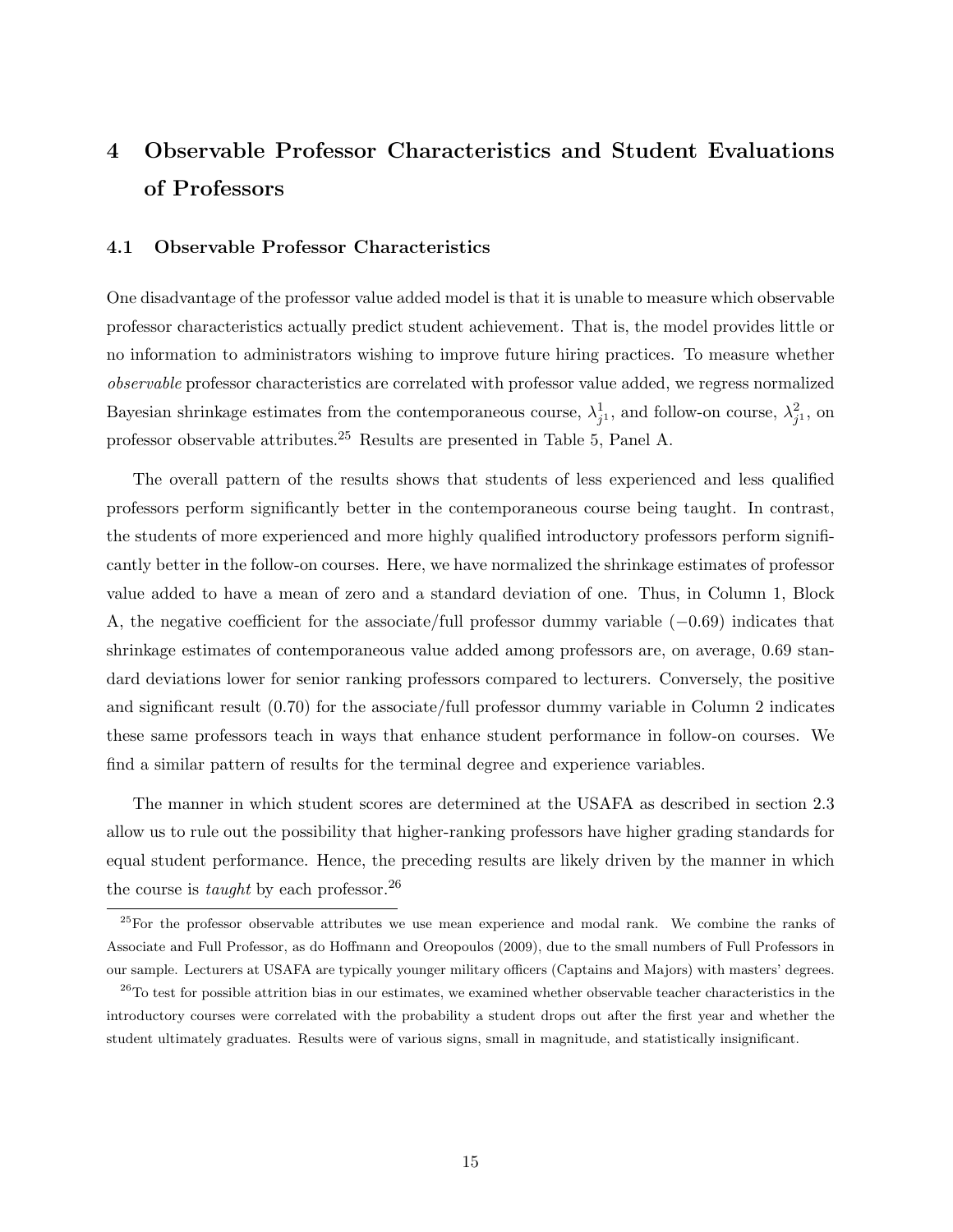#### 4.2 Student Evaluations of Professors

Next, we examine the relationship between student evaluations of professors and student academic achievement as in Weinberg, Hashimoto, and Fleisher (2009). This analysis gives us a unique opportunity to compare the relationship between value added models (currently used to measure primary and secondary teacher quality) and student evaluations (currently used to measure postsecondary teacher quality).

To measure whether student evaluations are correlated with professor value added, we regress the normalized Bayesian shrinkage estimates from the contemporaneous course,  $\lambda_{j1}^1$ , and followon course,  $\lambda_{j1}^2$ , on career averages from various questions on the student evaluations.<sup>27</sup> Results presented in Table 5, Panel B show that student evaluation scores are positively correlated with contemporaneous course value added, but negatively correlated with deep learning.<sup>28</sup> In Column 1, results for contemporaneous value added are positive and statistically significant at the 0.05-level for scores on all six student evaluation questions. In contrast, results in Column 2 for follow-on course value added show that all six coefficients are negative, with three significant at the 0.05-level and three significant at the 0.10-level

Since proposals for teacher merit pay are often based on contemporaneous teacher value added, we examine rank orders between our professor value added estimates and student evaluation scores. We compute rank orders of career average student evaluation data for the question, "The instructor's effectiveness in facilitating my learning in the course was," by professor,  $r\left(\omega_{j1}^{1}\right) = r_{\omega_1^1}$ , and rank orders of the Bayesian shrinkage estimates of introductory professor value added in the introductory course,  $r\left(\lambda_{j1}^1\right)=r_{\lambda_1^1}$  and introductory course professor value added in the follow-on course,  $r\left(\lambda_{j1}^2\right) = r_{\lambda_1^2}$ . Consistent with our previous findings, the correlation between introductory calculus professor value added in the introductory and follow-on courses is negative, Cor  $\left(r_{\lambda_1^1}, r_{\lambda_1^2}\right)$  $= -0.68$ . Students appear to reward contemporaneous course value added, Cor  $\left(r_{\lambda_1^1}, r_{\omega_1^1}\right)$  $= 0.36$ , but punish deep learning, Cor $\left(r_{\lambda_1^2}, r_{\omega_1^1}\right)$  $= -0.31$ . As an illustration, the calculus professor in our sample who ranks dead last in deep learning, ranks sixth and seventh best in student evaluations and contemporaneous value added, respectively.

 $27$ Again, for ease of interpretation we normalized the Bayesian shrinkage estimates to have a mean zero and variance of one.

 $^{28}$ For brevity, we only present results for a subset of questions; however, results were qualitatively similar across all questions on the student evaluation form.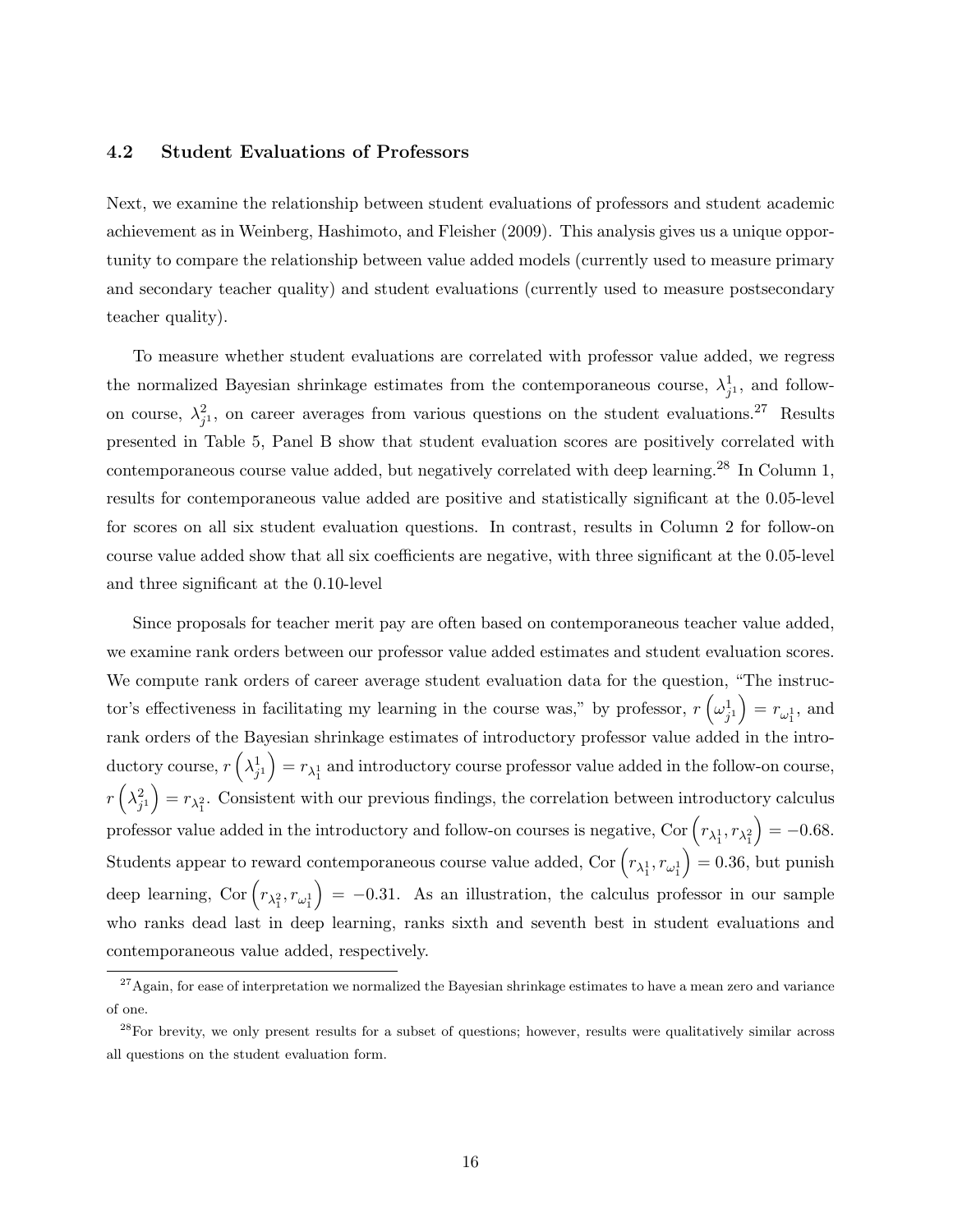# 5 Conclusion

Our findings show that introductory calculus professors significantly affect student achievement in both the contemporaneous course being taught and follow-on related curriculum. However, these methodologies yield very different conclusions regarding which professors are measured as high quality, depending on the outcome of interest used. We find that less-experienced and less-qualified professors produce students who perform significantly better in the contemporaneous course being taught, while more-experienced and highly qualified professors produce students who perform better in the follow-on related curriculum.

Due to the complexities of the education production function, where both students and faculty engage in optimizing behavior, we can only speculate as to the mechanism by which these effects may operate. Similar to elementary and secondary school teachers, who often have advance knowledge of assessment content in high stakes testing systems, all professors teaching a given course at USAFA have an advance copy of the exam before it is given. Hence, educators in both settings must choose how much time to allocate to tasks that have great value for raising current scores but may have little value for lasting knowledge.

One potential explanation for our results is that the less-experienced professors may teach more strictly to the regimented curriculum being tested, while the more experienced professors broaden the curriculum and produce students with a deeper understanding of the material. This deeper understanding results in better achievement in the follow-on courses. Another potential mechanism is that students may learn (good or bad) study habits depending on the manner in which their introductory course is taught. For example, introductory professors who "teach to the test" may induce students to exert less study effort in follow-on related courses. This may occur due to a false signal of one's own ability or from an erroneous expectation of how follow-on courses will be taught by other professors. A final, more cynical, explanation could also relate to student effort. Students of low value added professors in the introductory course may increase effort in follow-on courses to help "erase" their lower than expected grade in the introductory course.

Regardless of how these effects may operate, our results show that student evaluations reward professors who increase achievement in the contemporaneous course being taught, not those who increase deep learning. Using our various measures of teacher quality to rank order teachers leads to profoundly different results. Since many U.S. colleges and universities use student evaluations as a measurement of teaching quality for academic promotion and tenure decisions, this finding draws into question the value and accuracy of this practice.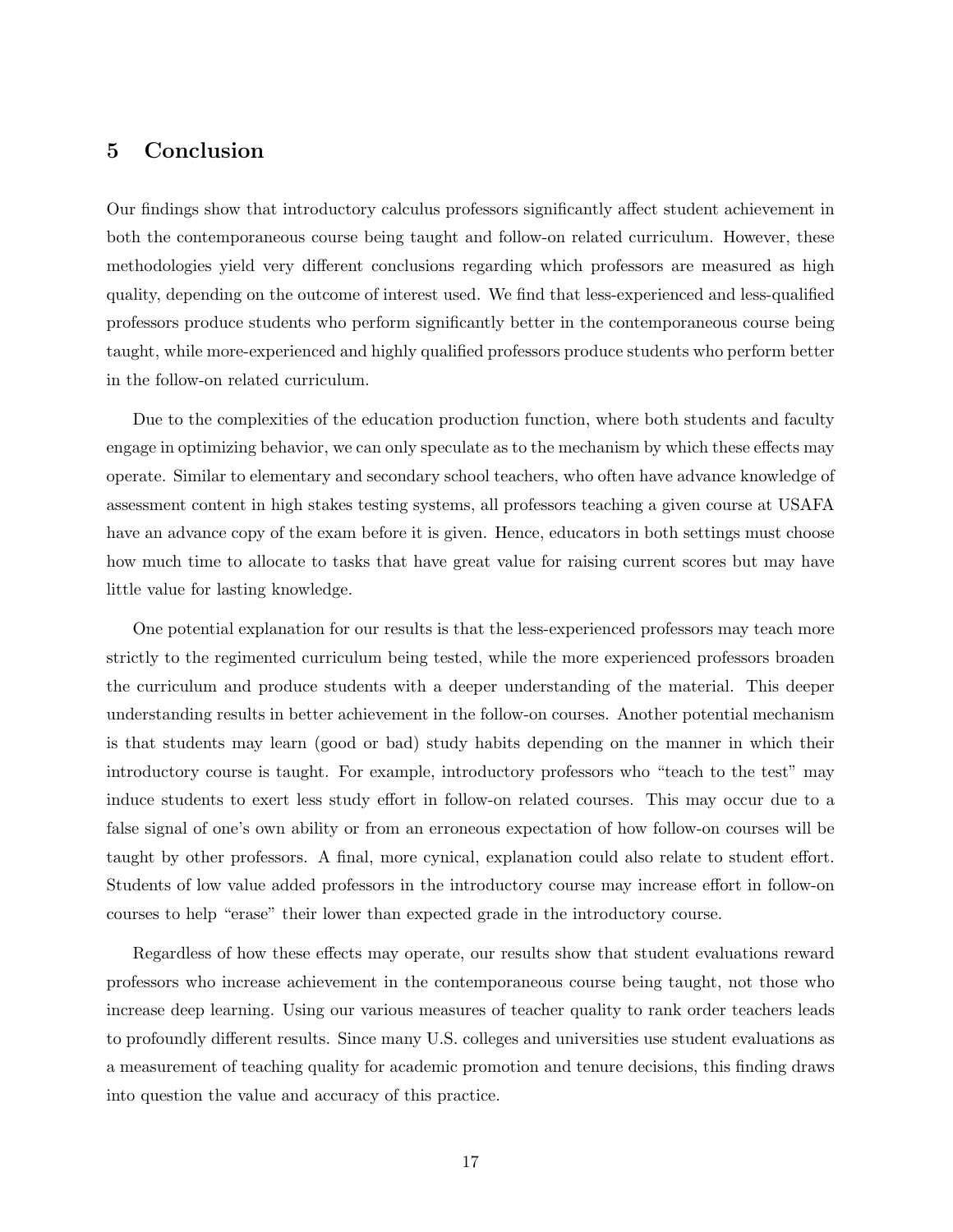# References

- Aaronson, Daniel, Lisa Barrow, and William Sander. 2007. "Teachers and Student Achievement in the Chicago Public High Schools." Journal of Labor Economics 25 (1):95-135.
- Barlevy, Gadi and Derek Neal. 2009. "Pay for Percentile." Working Paper 2009-09, Federal Reserve Bank of Chicago. URL http://www.chicagofed.org/webpages/publications/working papers/2009/wp 09.cfm.
- Barron, John M., Bradley T. Ewing, and Glen R. Waddell. 2000. "The Effects of High School Participation on Education and Labor Market Outcomes." The Review of Economics and Statistics 82 (3):409–421.
- Bettinger, Eric and Bridget Terry Long. 2006. "The Increasing Use of Adjunct Instructors at Public Institutions: Are We Hurting Students?" In What's Happening to Public Higher Education?, edited by Ronald G. Ehrenberg. Greenwood Publishing Group, 51–70.
- Boyd, Donald, Pamela Grossman, Hamilton Lankford, Susanna Loeb, and James Wyckoff. 2006. "How Changes in Entry Requirements Alter the Teacher Workforce and Affect Student Achievement." Education Finance and Policy 1 (2):176–216.
- Carrell, Scott E., Richard L. Fullerton, and James E. West. 2009. "Does Your Cohort Matter? Estimating Peer Effects in College Achievement." Journal of Labor Economics 27 (3):439–464.
- Carrell, Scott E. and James E. West. 2008. "Does Professor Quality Matter? Evidence from Random Assignment of Students to Professors." Working Paper 14081, National Bureau of Economic Research. URL http://www.nber.org/papers/w14081.
- Cavalluzzo, Linda C. 2004. "Is National Board Certification an Effective Signal of Teacher Quality?" Technical Report 11204, CNA Corporation. URL http://www.cna.org/documents/CavaluzzoStudy.pdf.
- Clotfelter, Charles T., Helen F. Ladd, and Jacob L. Vigdor. 2006. "Teacher-Student Matching and the Assessment of Teacher Effectiveness." Journal of Human Resources 41 (4):778–820.
- ———. 2007. "How and Why do Teacher Credentials Matter for Student Achievement?" NBER Working Papers 12828, National Bureau of Economic Research, Inc. URL http://ideas.repec.org/p/nbr/nberwo/12828.html.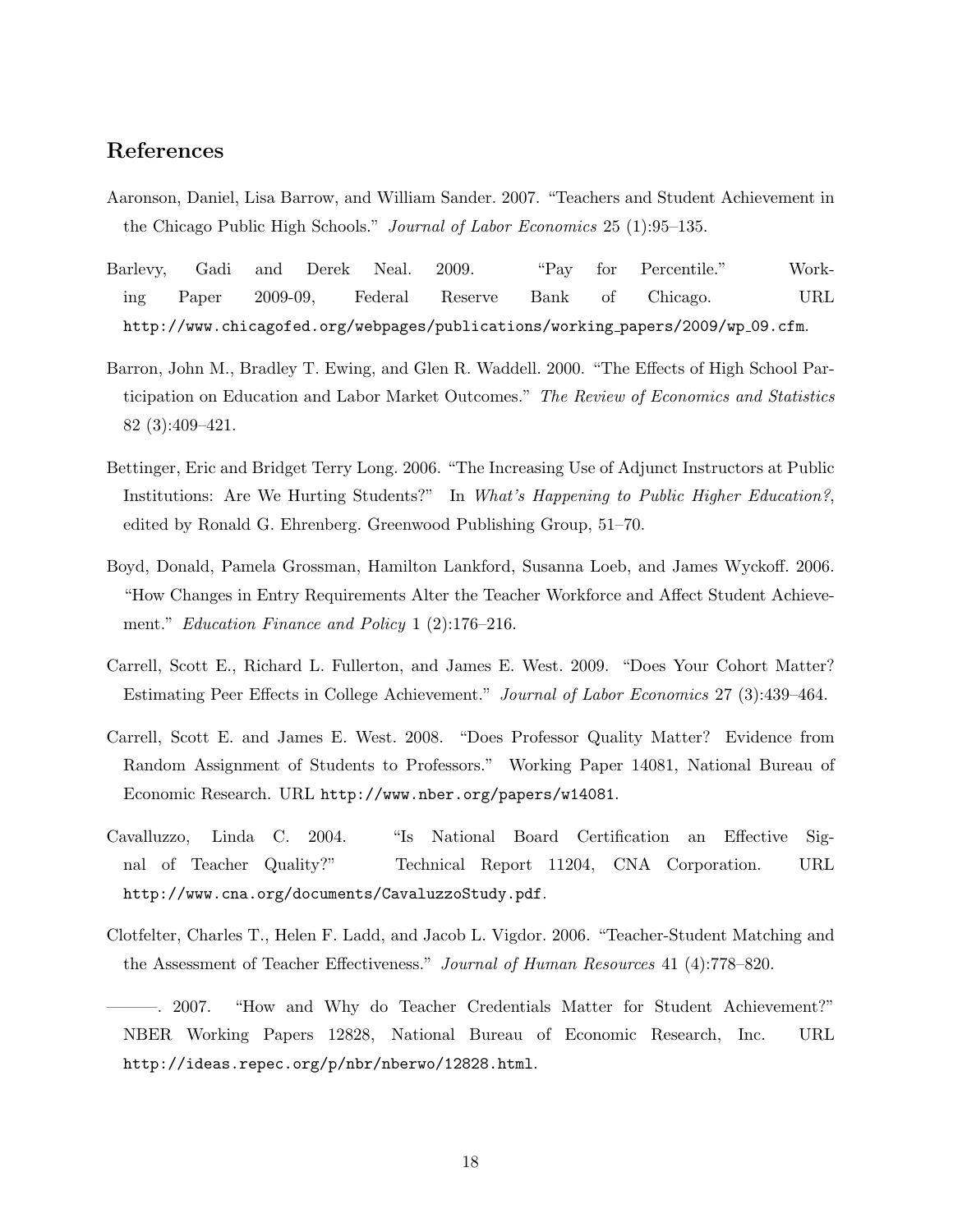- Dee, Thomas S. 2004. "Teachers, Race, and Student Achievement in a Randomized Experiment." Review of Economics and Statistics 86 (1):195–210. URL http://www.mitpressjournals.org/doi/abs/10.1162/003465304323023750.
- -. 2005. "A Teacher Like Me: Does Race, Ethnicity, or Gender Matter?" American Economic Review 95 (2):158–165.
- Ehrenberg, Ronald G. and Dominic J. Brewer. 1994. "Do school and teacher characteristics matter? Evidence from High School and Beyond." *Economics of Education Review* 13 (1):1–17. URL http://ideas.repec.org/a/eee/ecoedu/v13y1994i1p1-17.html.
- Ehrenberg, Ronald G. and Liang Zhang. 2005. "Do Tenured and Tenure-Track Faculty Matter?" Journal of Human Resources 40 (3):647–659.
- Ferguson, Ronald F. and Helen F. Ladd. 1996. "How and Why Money Matters: An Analysis of Alabama Schools." In Holding Schools Accountable: Performance-Based Reform in Education. Brookings Institution Press, 265–298.
- Figlio, David N. and Lawrence W. Kenny. 2007. "Individual Teacher Incentives and Student Performance." Journal of Public Economics 91 (5-6):901–914.
- Goldhaber, Dan and Emily Anthony. 2007. "Can Teacher Quality Be Effectively Assessed? National Board Certification as a Signal of Effective Teaching." Review of Economics and Statistics 89 (1):134–150. URL http://www.mitpressjournals.org/doi/abs/10.1162/rest.89.1.134.
- Good, Phillip I. 2006. Resampling Methods: A Practical Guide to Data Analysis. Boston, MA: Birkhauser, third ed.
- Hanushek, Eric A. 1971. "Teacher Characteristics and Gains in Student Achievement: Estimation using Micro Data." American Economic Review 61 (2):280–288.
- Harris, Douglas N. and Tim R. Sass. 2007. "Teacher Training, Teacher Quality, and Student Achievement." Working Paper.
- Hoffmann, Florian and Philip Oreopoulos. 2009. "Professor Qualities and Student Achievement." Review of Economics and Statistics 91 (1):83–92. URL http://www.mitpressjournals.org/doi/abs/10.1162/rest.91.1.83.
- Jacob, Brian A. and Lars Lefgren. 2004. "The Impact of Teacher Training on Student Achievement: Quasi-Experimental Evidence from School Reform Efforts in Chicago." Journal of Human Resources 39 (1):50–79.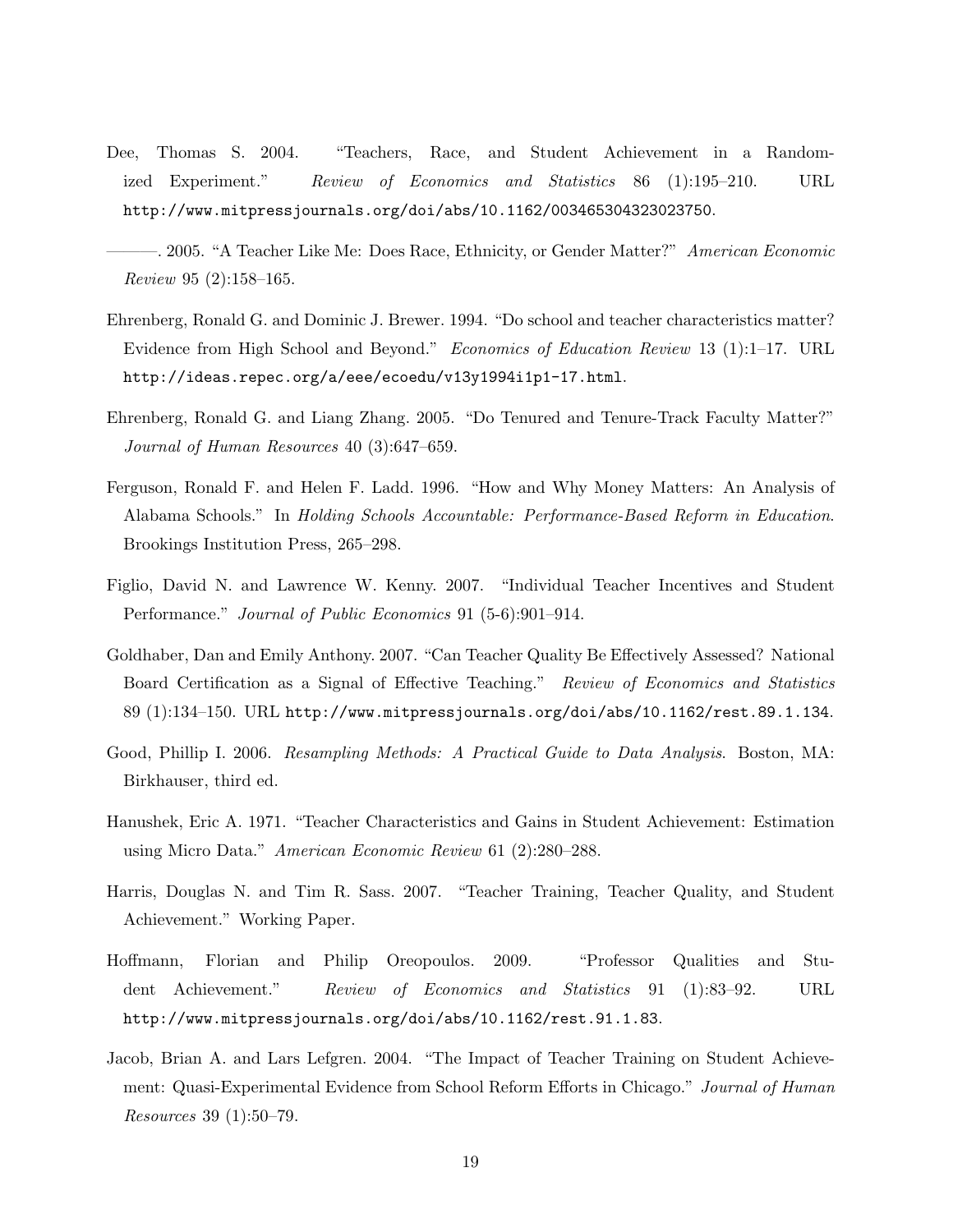- Jacob, Brian A., Lars Lefgren, and David Sims. 2008. "The Persistence of Teacher-Induced Learning Gains." Working Paper 14065, National Bureau of Economic Research. URL http://www.nber.org/papers/w14065.
- Kane, Thomas J., Jonah E. Rockoff, and Douglas O. Staiger. 2008. "What Does Certification Tell Us About Teacher Effectiveness? Evidence from New York City." Economics of Education Review 27 (6):615 631.
- Kane, Thomas J. and Douglas O. Staiger. 2008. "Estimating Teacher Impacts on Student Achievement: An Experimental Evaluation." Working Paper 14607, National Bureau of Economic Research. URL http://www.nber.org/papers/w14607.
- Koerner, James D. 1963. The Miseducation of American Teachers. Boston, MA: Houghton Mifflin.
- Lehmann, E. L. and Joseph P. Romano. 2005. Testing Statistical Hypotheses. Secaucus, NJ: Springer Texts in Statistics, third ed.
- McCaffrey, Daniel J., J.R. Lockwood, Daniel Koretz, and Laura Hamilton. 2004. "Evaluating Value-Added Models for Teacher Accountability." Monograph 158, Rand Corporation. URL http://www.rand.org/pubs/monographs/2004/RAND MG158.pdf.
- Murnane, Richard. 1975. The Impact of School Resources on the Learning of Inner City Children. Ballinger.
- Rabe-Hesketh, Sophia and Anders Skrondal. 2008. Multilevel and Longitudinal Modeling Using Stata. College Station, TX: Stata Press, second ed.
- Raudenbush, Stephen W. and Anthony S. Bryk. 2002. Hierarchical Linear Models. Sage Publications, second ed.
- Rivkin, Steven G., Eric A. Hanushek, and John F. Kain. 2005. "Teachers, Schools and Academic Achievement." Econometrica 73 (2):417-58.
- Rockoff, Jonah E. 2004. "The Impact of Individual Teachers on Student Achievement: Evidence from Panel Data." American Economic Review 94 (2):247–52.
- Rothstein, Jesse. 2010. "Teacher Quality in Educational Production: Tracking, Decay, and Student Achievement." Quarterly Journal of Economics CXXV (1):175–214.
- Summers, Anita A. and Barbara L. Wolfe. 1977. "Do Schools Make a Difference?" The American Economic Review 67 (4):639–652.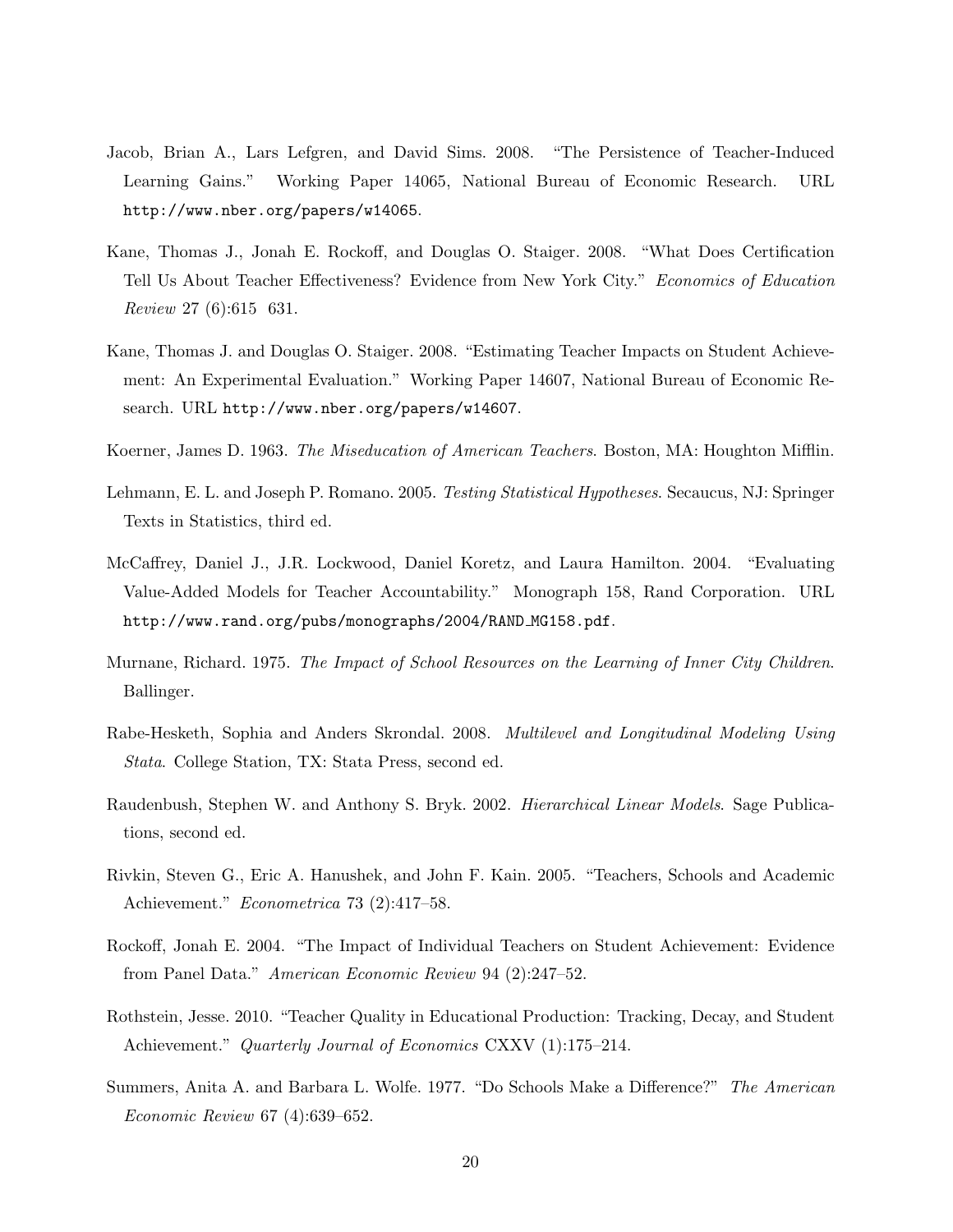- Vandevoort, Leslie G., Audrey Amrein-Beardsley, and David Berliner. 2004. "National Board Certified Teachers and Their Students Achievement." Education Policy Analysis Archives 12 (46).
- Weinberg, Bruce A., Masanori Hashimoto, and Belton M. Fleisher. 2009. "Evaluating Teaching in Higher Education." The Journal of Economic Education 40 (3):227–261.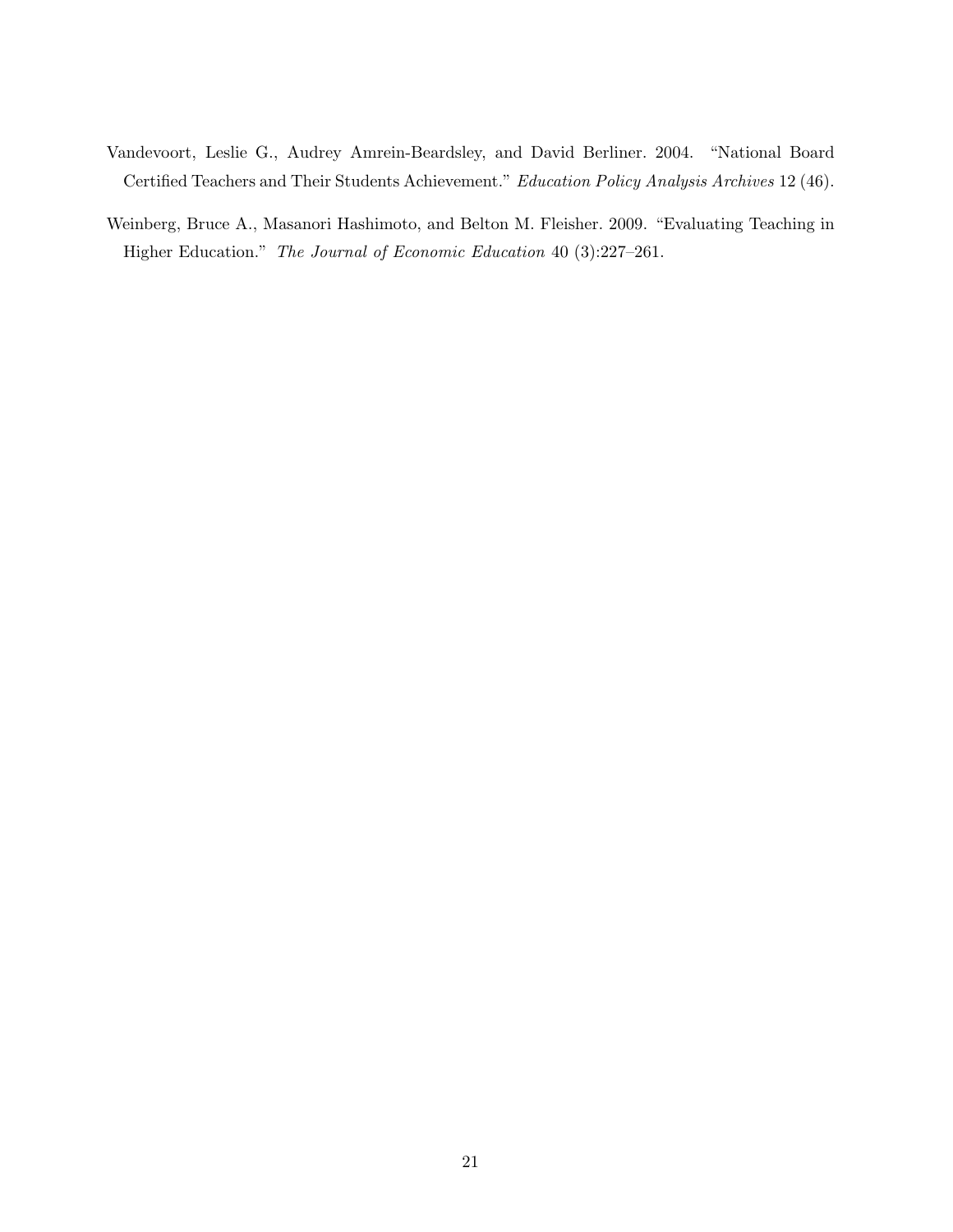

Panel A. Performance residuals of introductory professor effect Panel B. Bayesian shrinkage estimates of introductory in initial course vs. introductory professor effect on follow-on course



Panel C. Bayesian shrinkage Estimates of Introductory professor effect on follow-on course vs. follow-on professor effect in follow-on course

-.1 -.05 0 .05 .1 Initial Professor; Follow-on Course

 $\circ$ 

 $\frac{1}{1}$  nitial

Ţ

 $\circ$ 

 $\circ$ 

8

 $\circ$ 

8

Professor; Follow-on Course



professor effect in initial course vs. introductory professor

effect on follow-on course

Panel D. Bayesian shrinkage estimates of introductory professor effect in initial course vs. follow-on professor effect in follow-on course



Notes: Panel A plots classroom-level mean performance residuals by professor for students taught in different sections of the introductory calculus course (i.e., section A plotted against section B for professor *j*). Classroom average performance residuals were calculated by taking the mean residual when regressing the normalized score in the course by student on course by semester fixed effects, classroom-level attributes for SAT math, SAT verbal, and academic composite and, individual-level controls include black, Hispanic, Asian, female, recruited athlete, attended a preparatory school, freshman, SAT verbal, SAT math, academic composite, leadership composite, and fitness score. Panels B, C, D plot Bayesian shrinkage estimates of the corresponding professor random effects estimated in equation (1).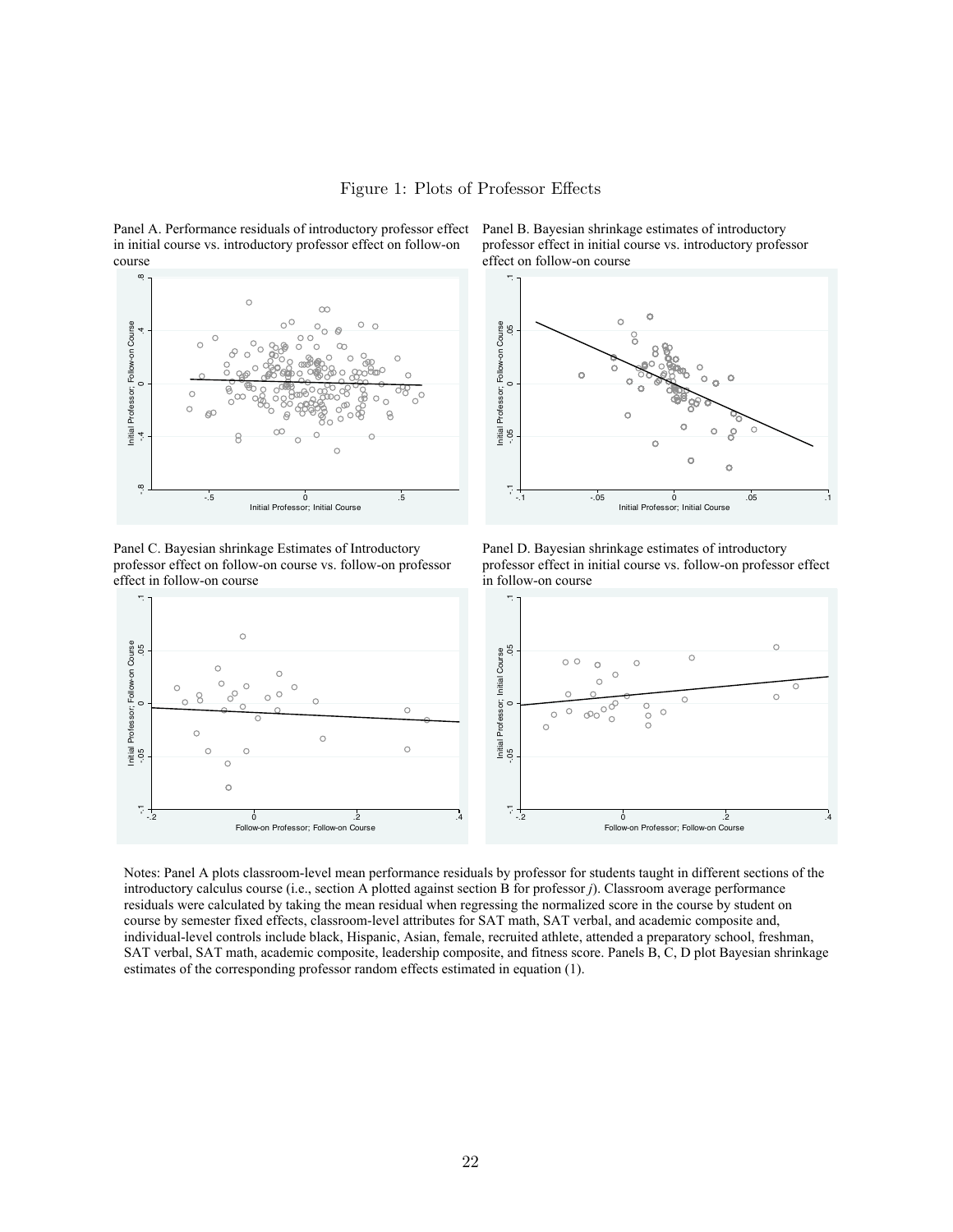| Course                             | Description                                       | Credit Hours |
|------------------------------------|---------------------------------------------------|--------------|
| <b>BASIC SCIENCES</b>              |                                                   |              |
| Biology 215                        | Introductory Biology with Lab                     | 3            |
| Chemistry 141 and 142 or 222       | Applications of Chemistry I & II                  | 6            |
| Computer Science 110               | Introduction to Computing                         | 3            |
| Mathematics 141                    | Calculus I                                        | 3            |
| Mathematics 142 or 152*            | Calculus II                                       | 3            |
| Mathematics 300 or 356 or $377*$   | Introduction to Statistics                        | 3            |
| Physics 110*                       | General Physics I                                 | 3            |
| Physics 215*                       | General Physics II                                | 3            |
| <b>ENGINEERING</b>                 |                                                   |              |
| Engineering 100                    | Introduction to Engineering Systems               | 3            |
| Engineering 210*                   | Civil Engineering-Air Base Design and Performance | 3            |
| Engineering Mechanics 120*         | <b>Fundamentals of Mechanics</b>                  | 3            |
| Aeronautics 315*                   | <b>Fundamentals of Aeronautics</b>                | 3            |
| Astronautics 310 <sup>*</sup>      | Introduction to Astronautics                      |              |
| Electrical Engineering 215 or 231* | Electrical Signals and Systems                    | 3            |
| Total                              |                                                   | 45           |

Table 1: Required Math and Science Core Curriculum

\* Denotes that Calculus I is required as a prerequisite to the course.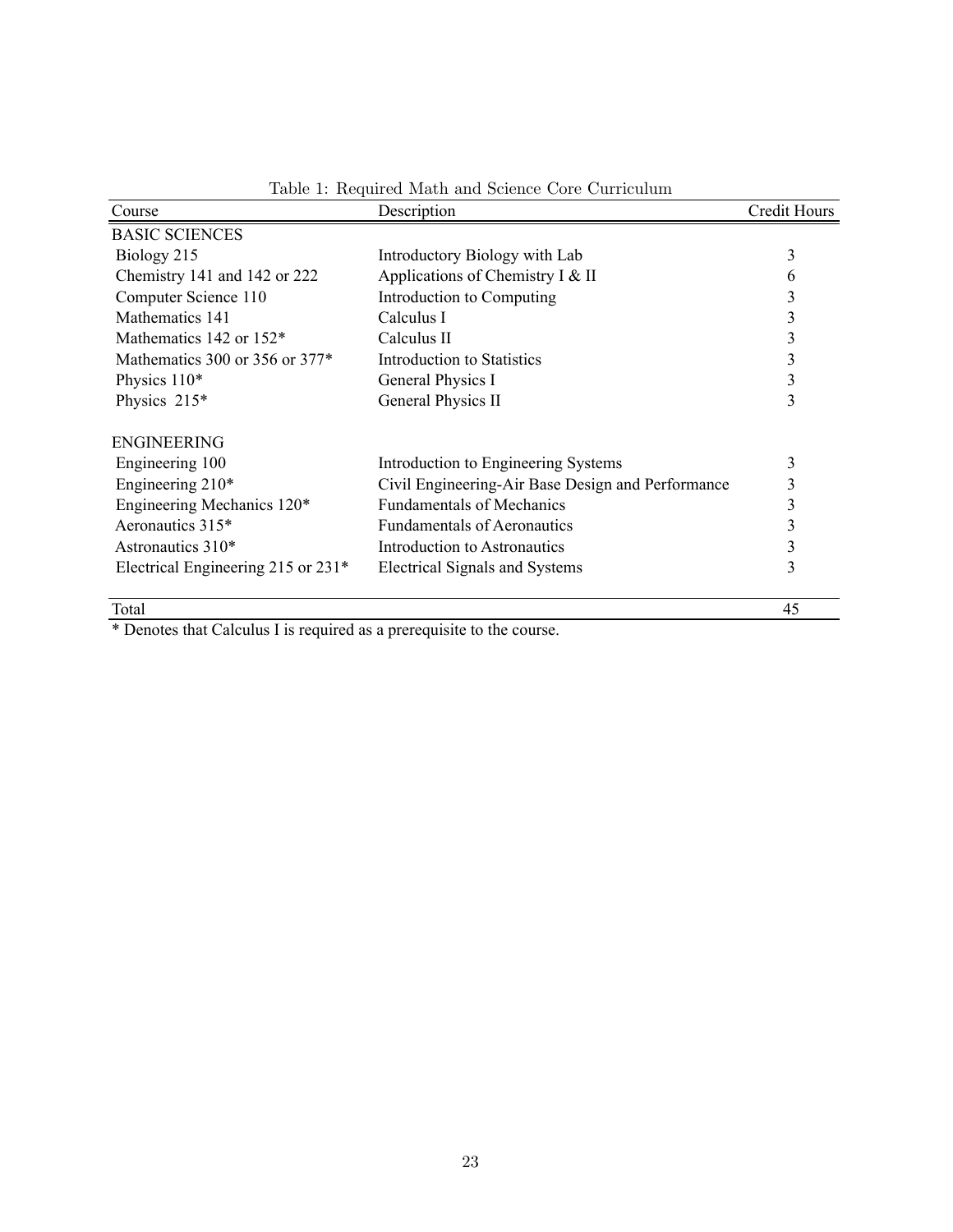| Student-Level Variables                                                                  | Observations  | Mean   | Std. Dev. |
|------------------------------------------------------------------------------------------|---------------|--------|-----------|
| <b>Total Course Hours</b>                                                                | 10,534        | 16.29  | 7.99      |
| Grade Point Average                                                                      | 10,534        | 2.75   | 0.80      |
| Percentage of Points Earned in Courses (mean)                                            | 10,534        | 78.17  | 8.45      |
| <b>SAT Verbal</b>                                                                        | 10,534        | 632.30 | 66.27     |
| <b>SAT Math</b>                                                                          | 10,534        | 663.51 | 62.80     |
| Academic Composite                                                                       | 10,533        | 12.82  | 2.13      |
| Leadership Composite                                                                     | 10,508        | 17.30  | 1.85      |
| <b>Fitness Score</b>                                                                     | 10,526        | 4.66   | 0.99      |
| Female                                                                                   | 10,534        | 0.17   | 0.38      |
| <b>Black</b>                                                                             | 10,534        | 0.05   | 0.22      |
| Hispanic                                                                                 | 10,534        | 0.07   | 0.25      |
| Asian                                                                                    | 10,534        | 0.06   | 0.23      |
| <b>Recruited Athlete</b>                                                                 | 10,534        | 0.25   | 0.44      |
| <b>Attended Preparatory School</b>                                                       | 10,534        | 0.20   | 0.40      |
|                                                                                          |               |        |           |
| Professor-Level Variables                                                                | Observations  | Mean   | Std. Dev. |
| Instructor is a Lecturer                                                                 | 90            | 0.59   | 0.49      |
| Instructor is an Assistant Professor                                                     | 90            | 0.26   | 0.44      |
| Instructor is an Associate or Full Professor                                             | 90            | 0.16   | 0.36      |
| Instructor has a Terminal Degree                                                         | 90            | 0.31   | 0.47      |
| Instructor's Teaching Experience                                                         | 90            | 3.68   | 4.44      |
| Number of Sections Taught                                                                | 421           | 6.64   | 5.22      |
| Note: Observable attribute data only available for calculus professors.                  |               |        |           |
| <b>Class-Level Variables</b>                                                             | Observations  | Mean   | Std. Dev. |
| <b>Class Size</b>                                                                        | 2,820         | 20.28  | 3.48      |
| Number of Sections Per Course Per Year                                                   | 2,820         | 38.37  | 12.80     |
| Average Class SAT Verbal                                                                 | 2,820         | 631.83 | 22.05     |
| Average Class SAT Math                                                                   | 2,820         | 661.61 | 27.77     |
| Average Class Academic Composite                                                         | 2,820         | 12.84  | 0.73      |
| Note: Class-level data include introductory calculus and follow-on related core courses. |               |        |           |
| Student Evaluation of Professors by Section                                              | # of Sections | Mean   | Std. Dev. |
| Instructor's ability to provide clear, well-organized instruction was:                   | 237           | 4.48   | 0.70      |
| Value of questions and problems raised by instructor was:                                | 237           | 4.50   | 0.57      |
| Instructor's knowledge of course material was:                                           | 237           | 5.02   | 0.58      |
| The course as a whole was:                                                               | 237           | 4.08   | 0.61      |

Table 2: Summary Statistics

Note: Student evaluation data are for introductory calculus professors only.

Amount you learned in the course was: 237 4.09 0.58 The instructor's effectiveness in facilitating my learning in the course was: 237 4.42 0.69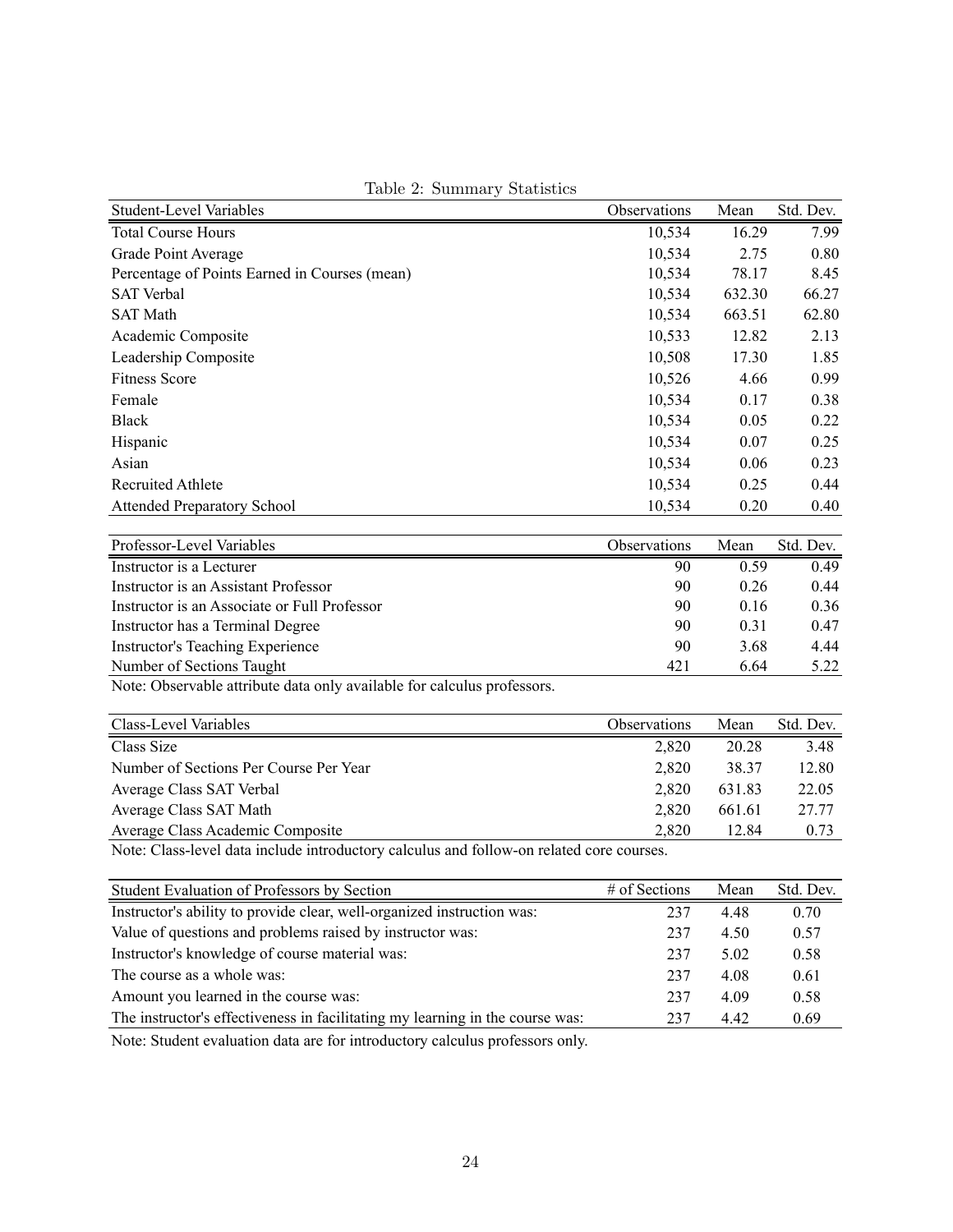| Table 3: Randomness Checks                           |                       |                  |                       |                  |  |
|------------------------------------------------------|-----------------------|------------------|-----------------------|------------------|--|
|                                                      |                       | Calculus I       | Calculus II           |                  |  |
|                                                      | Academic<br>Composite | <b>SAT Math</b>  | Academic<br>Composite | <b>SAT Math</b>  |  |
| Professor Characteristic                             |                       | $\overline{2}$   |                       | $\overline{2}$   |  |
| Associate/Full Professor                             | 0.028                 | 0.004            | 0.009                 | $-0.024$         |  |
|                                                      | (0.060)               | (0.072)          | (0.060)               | (0.056)          |  |
| Experience                                           | 0.000                 | 0.0002           | 0.002                 | $-0.003$         |  |
|                                                      | (0.005)               | (0.006)          | (0.007)               | (0.004)          |  |
|                                                      | 0.032                 | 0.056            | 0.026                 | $-0.015$         |  |
| <b>Terminal Degree</b>                               | (0.039)               | (0.040)          | (0.043)               | (0.037)          |  |
| Empirical p-values (mean $&$ std dev)                | 0.512<br>(0.311)      | 0.514<br>(0.334) | 0.503<br>(0.302)      | 0.503<br>(0.315) |  |
| Kolmogorov-Smirnov Test (# failed / total tests)     | 0/20                  | 1/20             | 0/20                  | 0/20             |  |
| Chi-Sq Goodness of Fit Test (# failed / total tests) | 1/20                  | 2/20             | 0/20                  | 0/20             |  |

Notes: Each cell represents regression results where the dependent variable is the empirical pvalue from resampling as described in Section 2.2 and the independent variable is the professor characteristic. Due to the collinearity of the regressors, each column represents results for three separate regressions for associate/full professor, experience, and terminal degree. All specifications include semester by year fixed effects. Standard errors are clustered by professor. \* Significant at the 0.10 level, \*\* Significant at the 0.05 level, \*\*\* Significant at the 0.01 level.

The empirical p-values of each section represents the proportion of the 10,000 simulated sections with values less than that of the observed section. The Kolmogorov-Smirnov and Chi-Sq Goodness of fit test results indicate the number of tests of the uniformity of the distribution of pvalues that failed at the 5-percent level.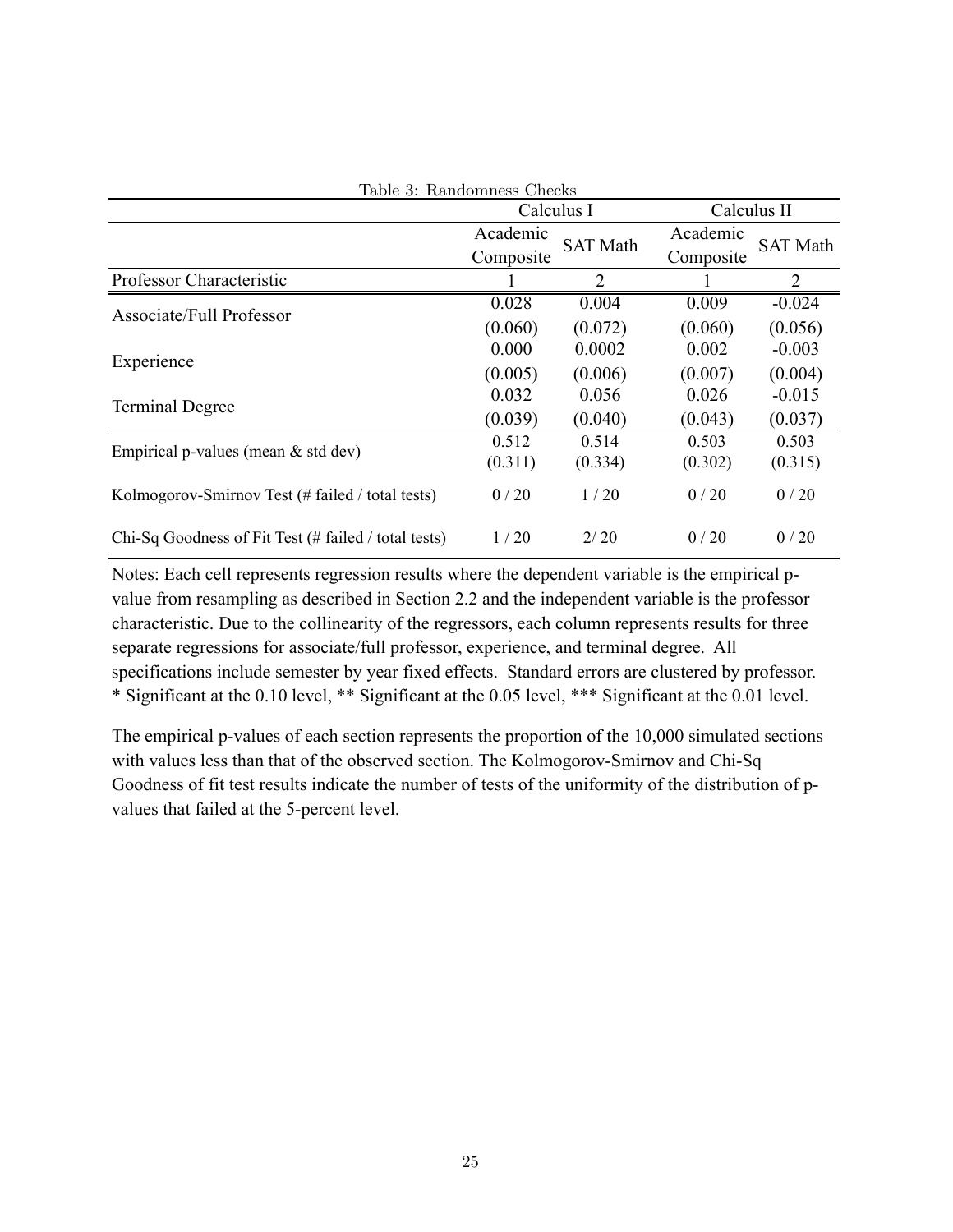|                   |                                                                                                                                                             |                   |                    |                   | Table 4: VCV of Professor Value Added and Course Sections in Contemporaneous and Follow-on Courses |                  |                  |                  |                  |
|-------------------|-------------------------------------------------------------------------------------------------------------------------------------------------------------|-------------------|--------------------|-------------------|----------------------------------------------------------------------------------------------------|------------------|------------------|------------------|------------------|
|                   | $\lambda_{i^1}^1$                                                                                                                                           | $\lambda_{i^1}^2$ | ₹                  | $\lambda_{j^2}^2$ | $\xi_{ts1}^1$                                                                                      | $\xi_{ts1}^2$    | $\xi_{ts^2}^1$   | $\xi_{ts^2}^2$   | $\cup$           |
|                   |                                                                                                                                                             |                   |                    |                   |                                                                                                    |                  |                  |                  |                  |
| $\lambda_{j^1}^1$ | 0.0028                                                                                                                                                      |                   |                    |                   |                                                                                                    |                  |                  |                  |                  |
|                   | (0.0001, 0.0538)                                                                                                                                            |                   |                    |                   |                                                                                                    |                  |                  |                  |                  |
| $\lambda_{j^1}^2$ | $-0.0004$                                                                                                                                                   | 0.0025            |                    |                   |                                                                                                    |                  |                  |                  |                  |
|                   | $(-0.0051, 0.0043)$                                                                                                                                         | (0.0006, 0.0115)  |                    |                   |                                                                                                    |                  |                  |                  |                  |
| $\lambda_{j^2}^1$ | 0                                                                                                                                                           | $\circ$           | 0.0000             |                   |                                                                                                    |                  |                  |                  |                  |
|                   |                                                                                                                                                             |                   | 0.0000<br>(0.0000, |                   |                                                                                                    |                  |                  |                  |                  |
| $\lambda_{j^2}^2$ | $\circ$                                                                                                                                                     | $\circ$           | $\circ$            | 0.0186            |                                                                                                    |                  |                  |                  |                  |
|                   |                                                                                                                                                             |                   |                    | (0.0141, 0.0245)  |                                                                                                    |                  |                  |                  |                  |
| $\xi_{ts1}^1$     | $\circ$                                                                                                                                                     | $\circ$           | $\circ$            | 0                 | 0.0255                                                                                             |                  |                  |                  |                  |
|                   |                                                                                                                                                             |                   |                    |                   | (0.0159, 0.0408)                                                                                   |                  |                  |                  |                  |
| $\xi_{ts^1}^2$    | $\circ$                                                                                                                                                     | $\circ$           | $\circ$            | $\circ$           | 0.0251                                                                                             | 0.0248           |                  |                  |                  |
|                   |                                                                                                                                                             |                   |                    |                   | (0.0179, 0.0324)                                                                                   | (0.0196, 0.0315) |                  |                  |                  |
| $\xi_{ts^2}^1$    | $\circ$                                                                                                                                                     | $\circ$           | $\circ$            | $\circ$           | 0                                                                                                  | 0                | 0.0000           |                  |                  |
|                   |                                                                                                                                                             |                   |                    |                   |                                                                                                    |                  | (0.0000, 0.0000) |                  |                  |
| $\xi_{ts^2}^2$    | 0                                                                                                                                                           | $\circ$           | $\circ$            | 0                 | ⊂                                                                                                  | $\circ$          | $\circ$          | 0.0100           |                  |
|                   |                                                                                                                                                             |                   |                    |                   |                                                                                                    |                  |                  | (0.0067, 0.0149) |                  |
| $\mathsf{U}$      | $\circ$                                                                                                                                                     | $\circ$           | $\circ$            | $\circ$           | 0                                                                                                  | $\circ$          | $\circ$          | 0                | 0.7012           |
|                   |                                                                                                                                                             |                   |                    |                   |                                                                                                    |                  |                  |                  | (0.6908, 0.7117) |
|                   | Notes: The above table shows random effects estimates of the variances and covariances for professors, course sections, and students                        |                   |                    |                   |                                                                                                    |                  |                  |                  |                  |
|                   | The model specification includes course by                                                                                                                  |                   |                    |                   | semester fixed effects as well as classroom-level attributes for SAT math, SAT verbal,             |                  |                  |                  |                  |
|                   | and academic composite. Individual-level controls include black, Hispanic, Asian, female, recruited athlete, attended a preparatory                         |                   |                    |                   |                                                                                                    |                  |                  |                  |                  |
|                   | school, freshman, SAT verbal, SAT math, academic composite, leadership composite, and fitness score and their interactions with                             |                   |                    |                   |                                                                                                    |                  |                  |                  |                  |
|                   | a follow-on course indicator. 95-percent confidence intervals are shown in brackets. A is the random effect of the intro (subscript                         |                   |                    |                   |                                                                                                    |                  |                  |                  |                  |
|                   | $j1$ ) or follow-on (subscript $j2$ ) professor in the intro (superscript 1) or follow-on (superscript 2) course. $\xi$ is the random effect of the         |                   |                    |                   |                                                                                                    |                  |                  |                  |                  |
|                   | intro (subscript $s^1$ ) or follow-on (subscript $s^2$ ) section in the intro (superscript 1) or follow-on (superscript 2) course. $\epsilon$ is the course |                   |                    |                   |                                                                                                    |                  |                  |                  |                  |

achievement level error term.

achievement level error term.